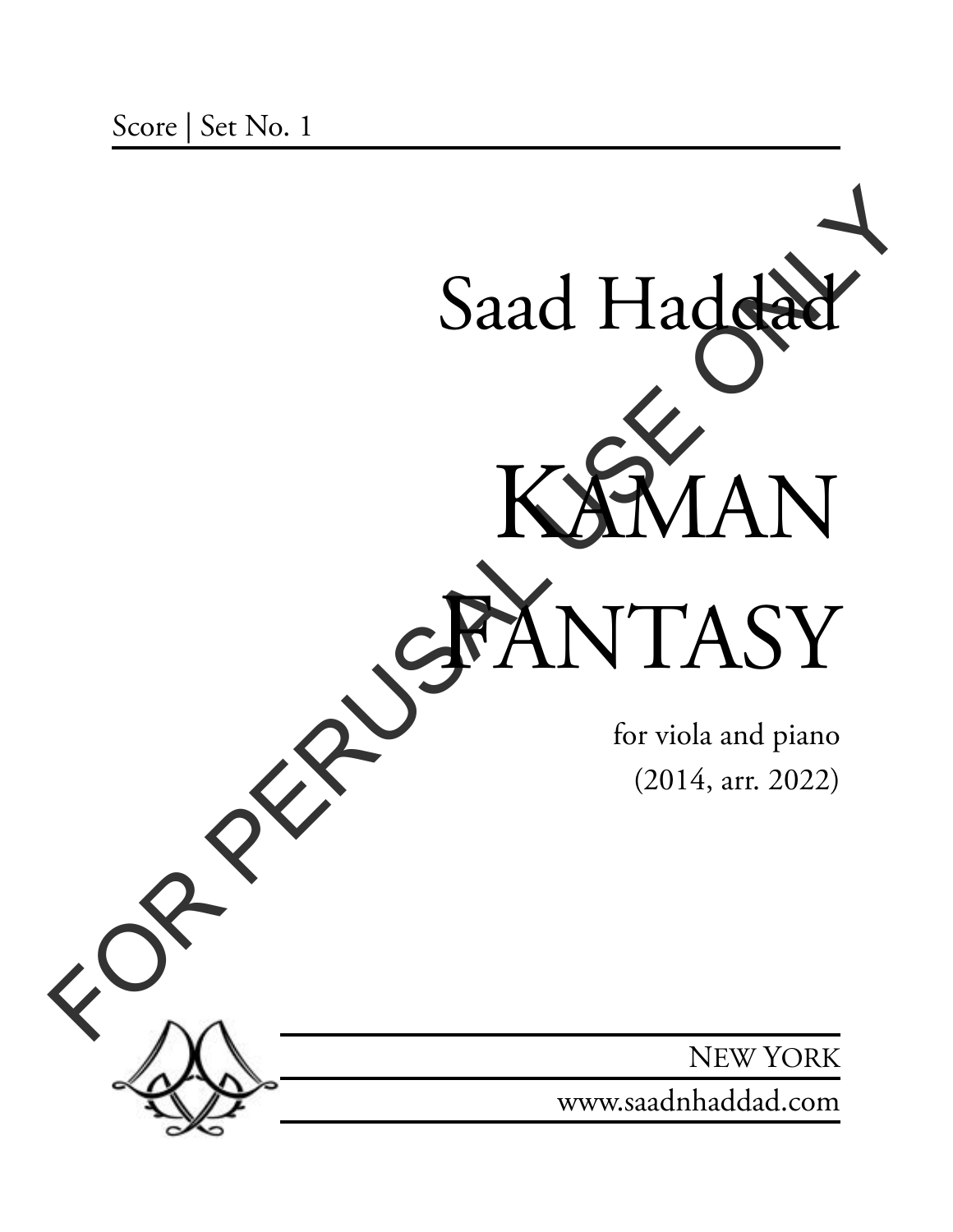## **Instrumentation:** Viola and Piano (prepared\*) | **Duration:** *ca.* 12 minutes

## **PERFORMANCE NOTES\*\***

| Abbreviations:        | ord. = ordinario (cancels out sul ponticello); s.p. = sul ponticello; s.v. = senza vibrato                                                                                                                                       |
|-----------------------|----------------------------------------------------------------------------------------------------------------------------------------------------------------------------------------------------------------------------------|
| Accidentals:          | Accidentals, including microtones, carry through each measure. Accidentals do not carry<br>through different octaves in any given bar unless otherwise notated.                                                                  |
| Arrow:                | An arrow signifies a gradual change from one technique to the next.                                                                                                                                                              |
| Feathered beaming:    | Figure 1: begin gesture slowly and accelerando within the duration of the bean<br>Figure 2: begin gesture quickly and rallentando within the duration of the beam<br>These rules apply to all similar featured beaming gestures. |
|                       | Fig. $1)$                                                                                                                                                                                                                        |
|                       | Fig. $2)$                                                                                                                                                                                                                        |
| Grace notes:          | Grace notes should be played before the beat.                                                                                                                                                                                    |
| Microtones:           | % flat<br>% flat<br>% sharp                                                                                                                                                                                                      |
|                       | Do not bend into m<br>erotone unless otherwise indicated.                                                                                                                                                                        |
| Piano preparation*:   | 1. Lay one 6-8 foot microphone cable (or<br>similarly insulated wire) on the piano strings<br>as shown.                                                                                                                          |
|                       | 2. Make sure the cable does not touch the<br>dampers.                                                                                                                                                                            |
|                       | 3. The resulting sound in this area of the<br>keyboard should vary from one key to the<br>other; the keys should not have a unified<br>sound.                                                                                    |
|                       | 4. Keep the cable inside for the duration of<br>the piece.                                                                                                                                                                       |
|                       | The part is written with the sound of Arabic violin practice in mind as heard in this YouTube<br>link by Aboud Abdel Al: https://www.youtube.com/watch?v=wjXvG7sC5SA                                                             |
| <u>Wild vibrato</u> : | Figure 1: start at senza vibrato, then gradually speed up and widen the vibrato to the<br>end of the marking (speed and width of this vibrato should sound very<br>exaggerated).                                                 |
|                       | Figure 2: start at a fast and very exaggerated wide vibrato that gradually gets slower and<br>narrower, ending with senza vibrato.                                                                                               |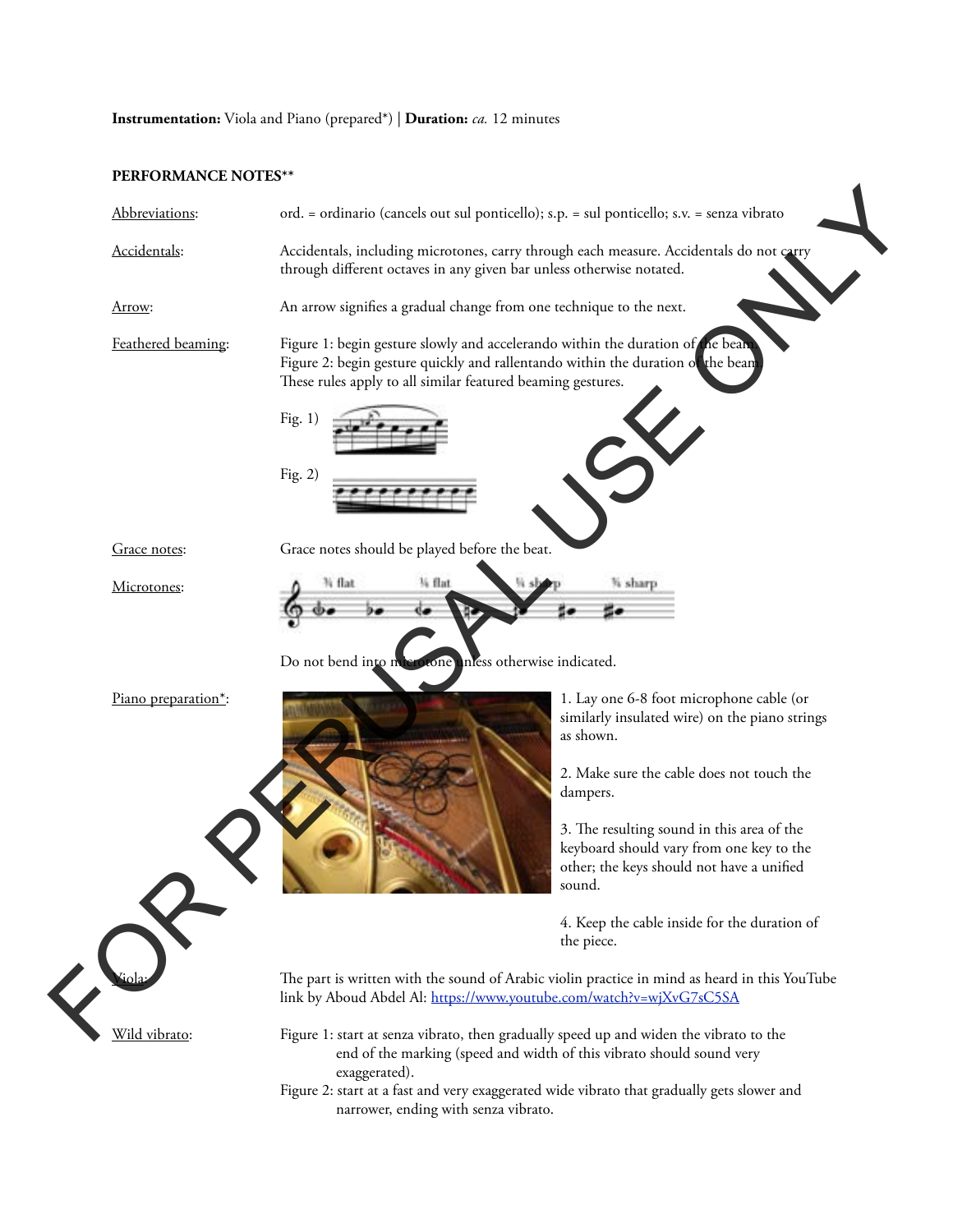Fig.  $1)$ . Fig. 2)  $\frac{3}{2}$ 

\*\*Additional performance notes in score/part.

## **PROGRAM NOTE**

Kaman Fantasy takes its name from 'kamanjah,' the Arabic word for 'violin.' This work was originally composed for violin and piano in 2014, and adapted for viola and piano in 2022. The piece is an exploration of the Arab 'maqamat' (sets of scales) and rhythms in a Western classical context. The music embraces both traditions, often swaying back and forth between Arabic and Western idioms. Since the piano itself is not found in the Arab musical canon, I decided to prepare the instrument's middle range in an effort to mimic the sound of a common Middle Eastern instrument, the 'qanun.' As a first generation Arab-American, I have often found myself shifting between both cultures in the way that I think and act, sometimes voluntarily, most times not. **Kaman Fantasy** is a reflection on those experiences. FOR PERUSAL USE ONLY



**www.saadnhaddad.com**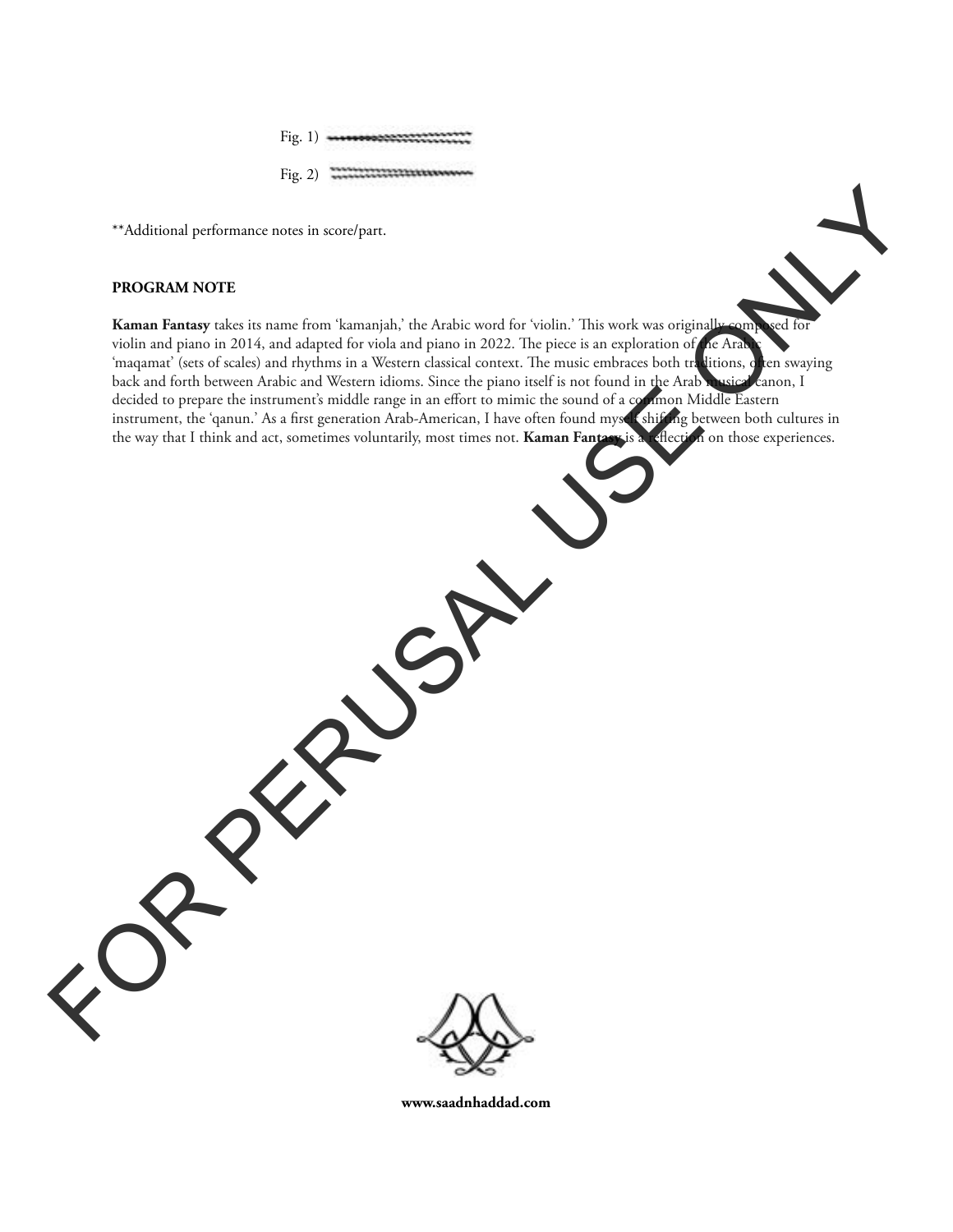FOR PERUSAL USE ONLY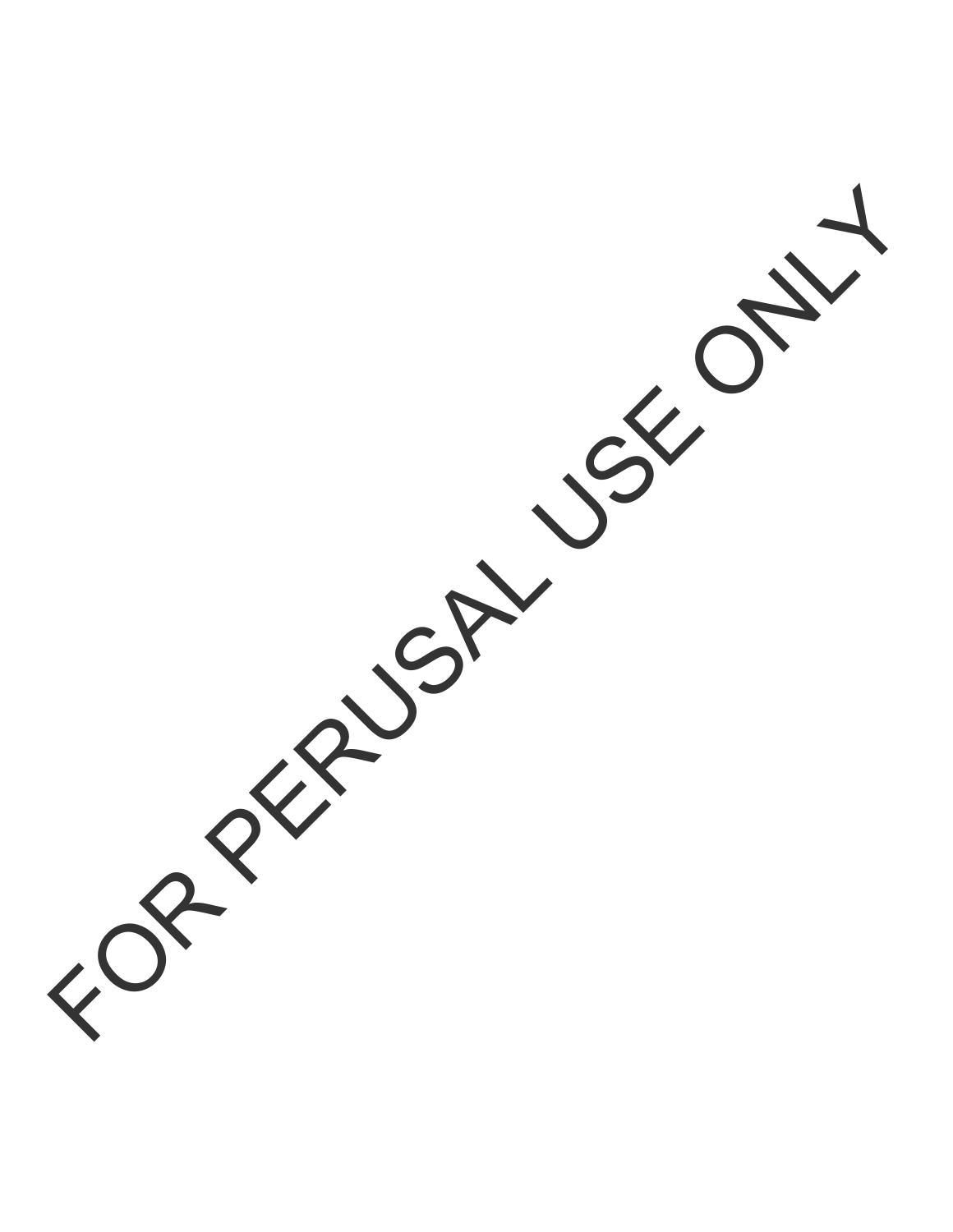## KAMAN FANTASY



Copyright © 2014 — Dib Press (ASCAP) www.saadnhaddad.com All Rights Reserved.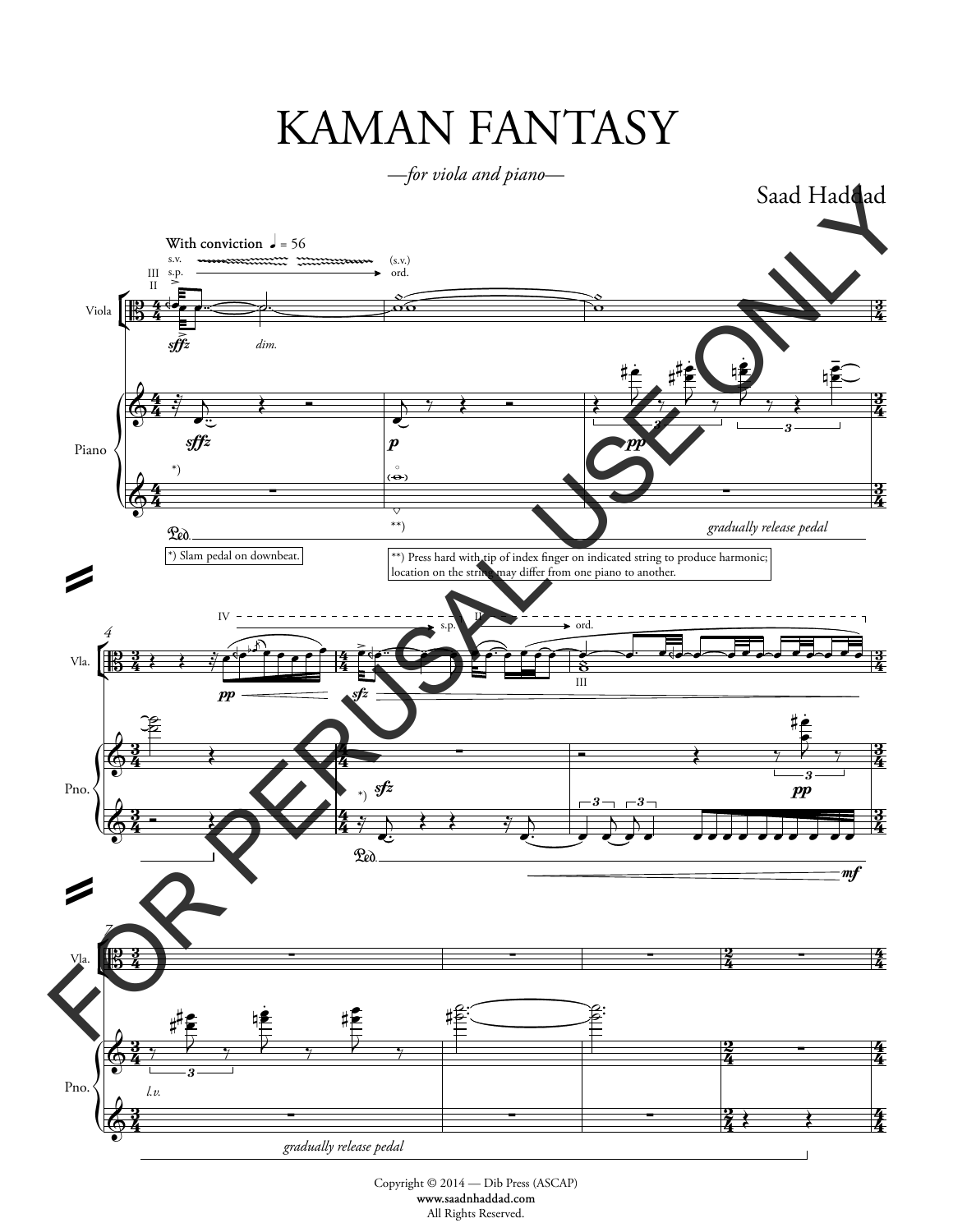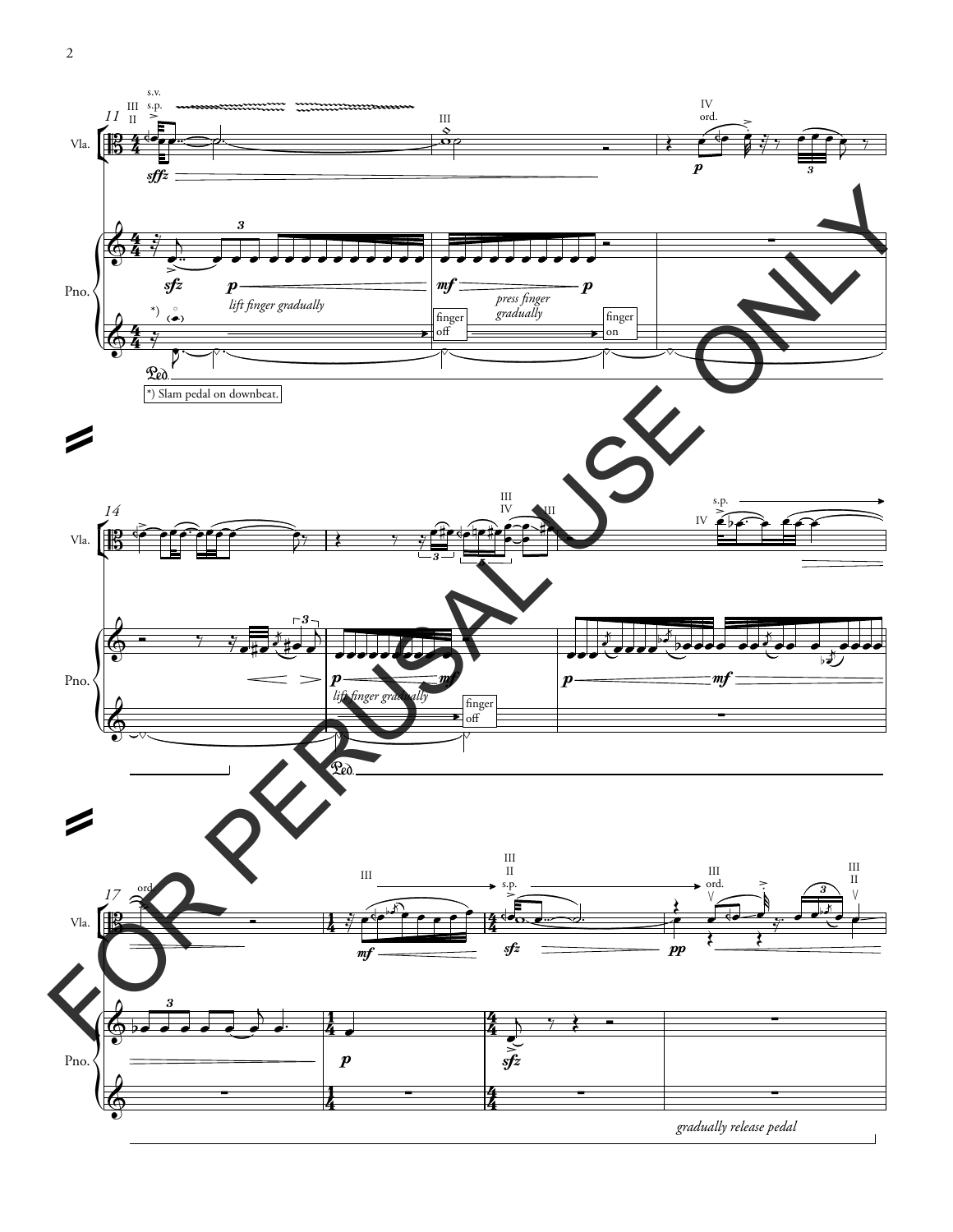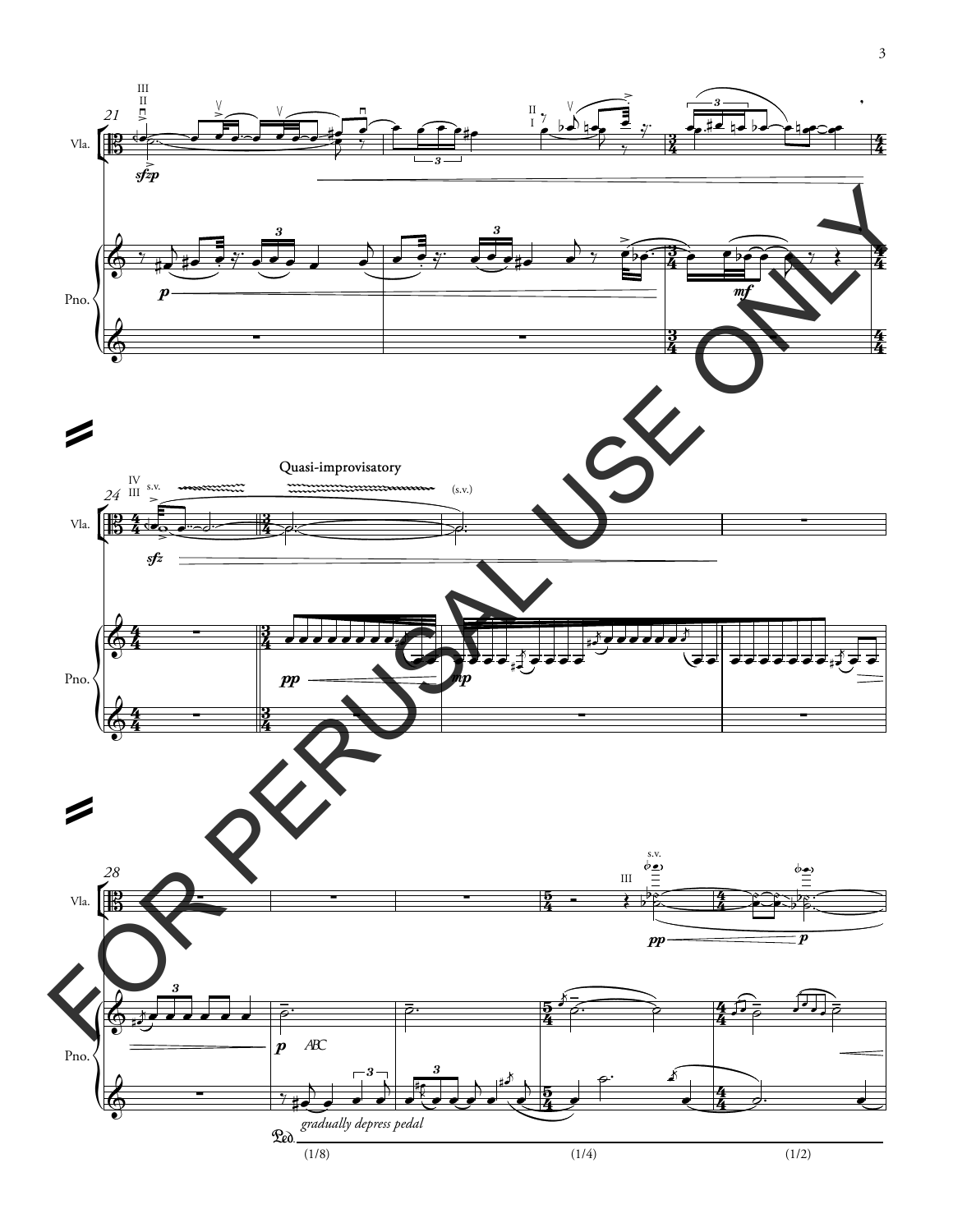

 $\sqrt{4}$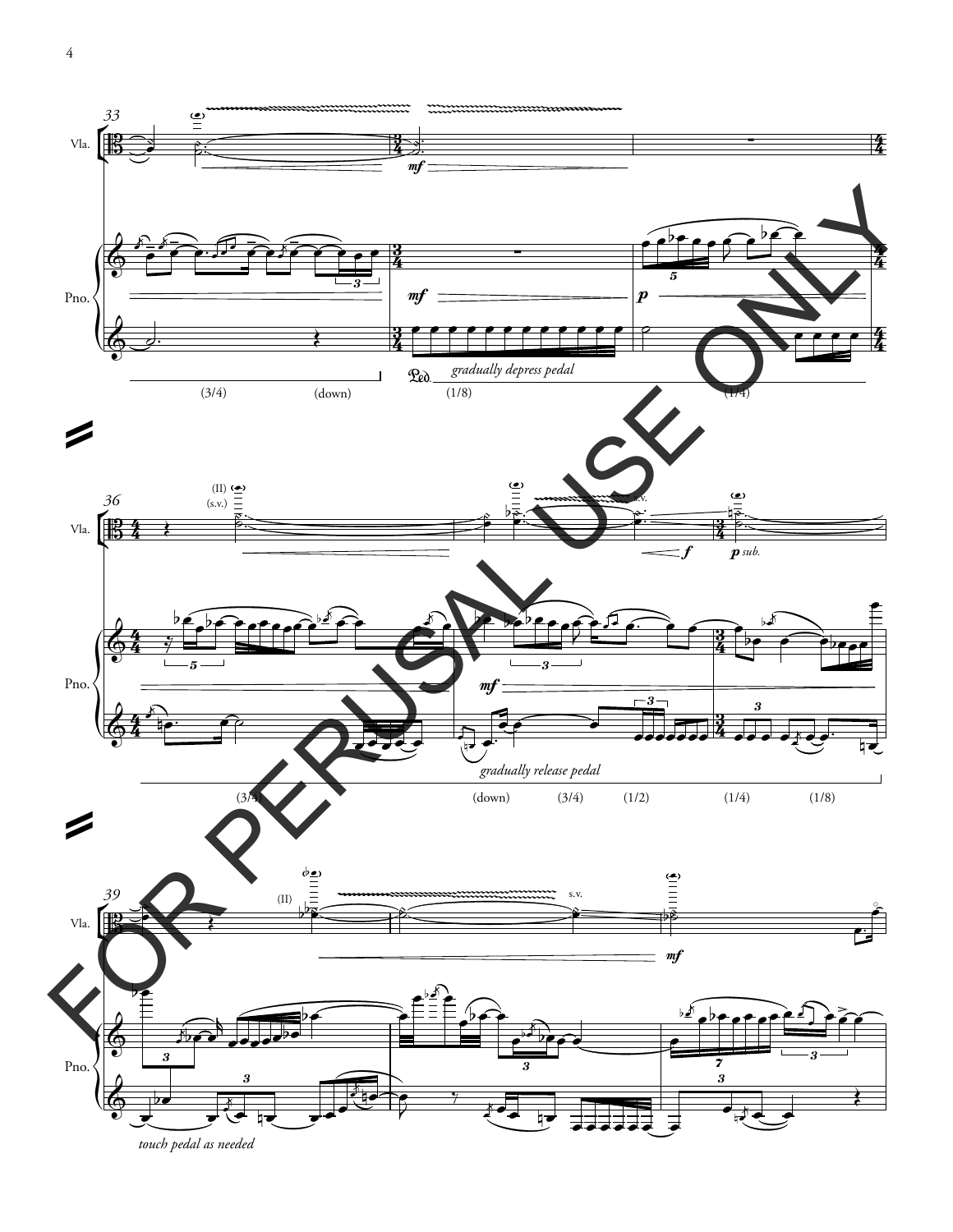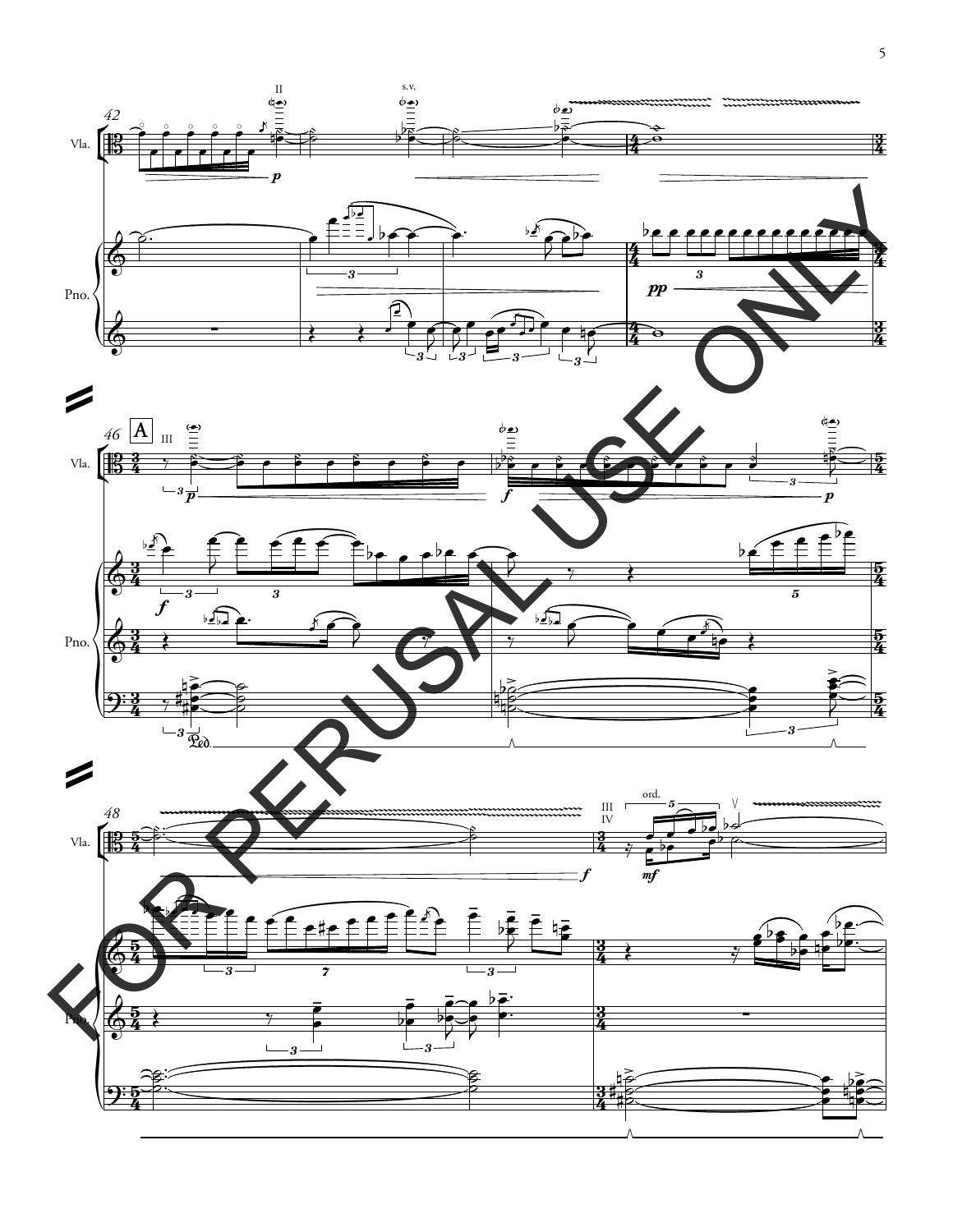

 $\sqrt{6}$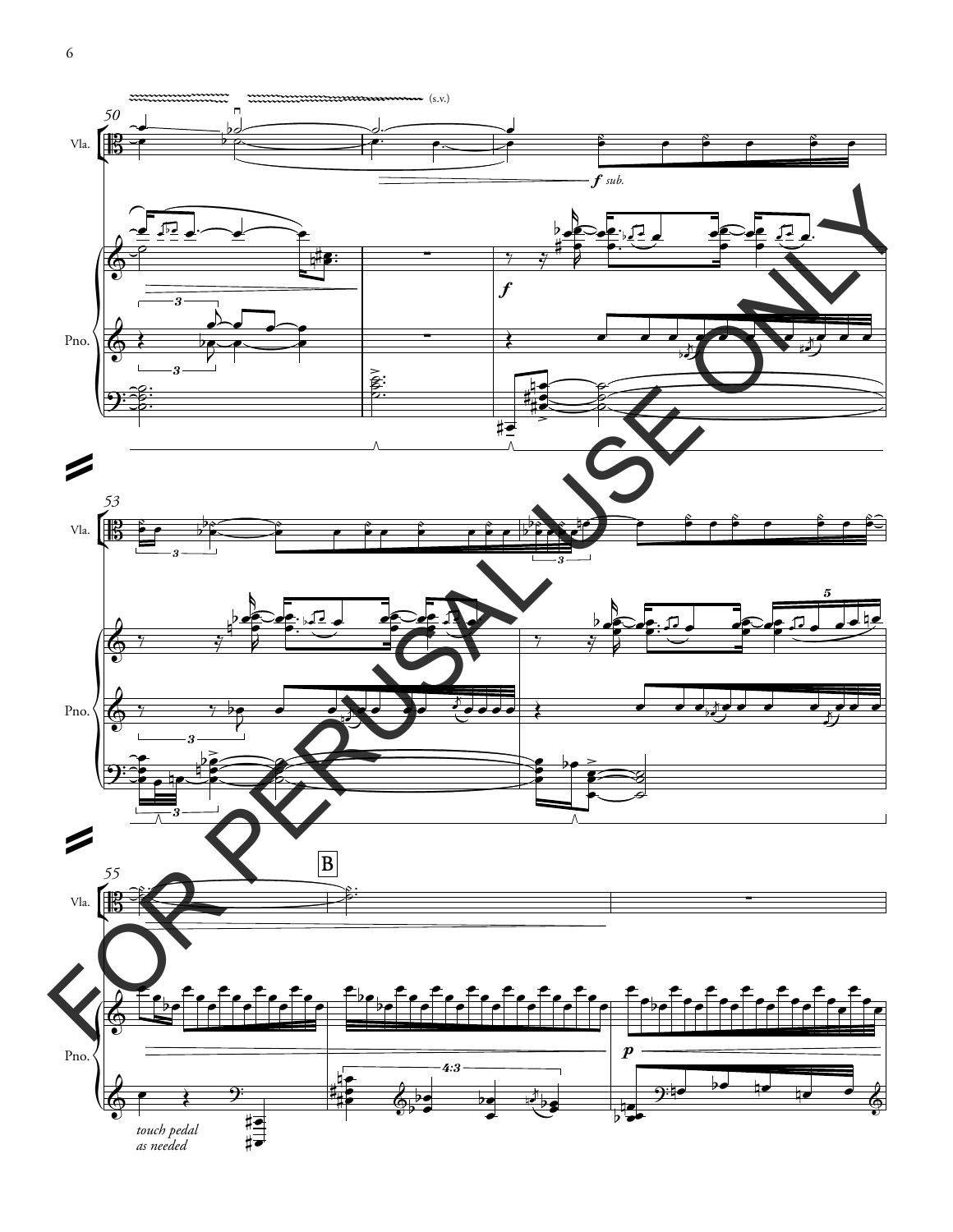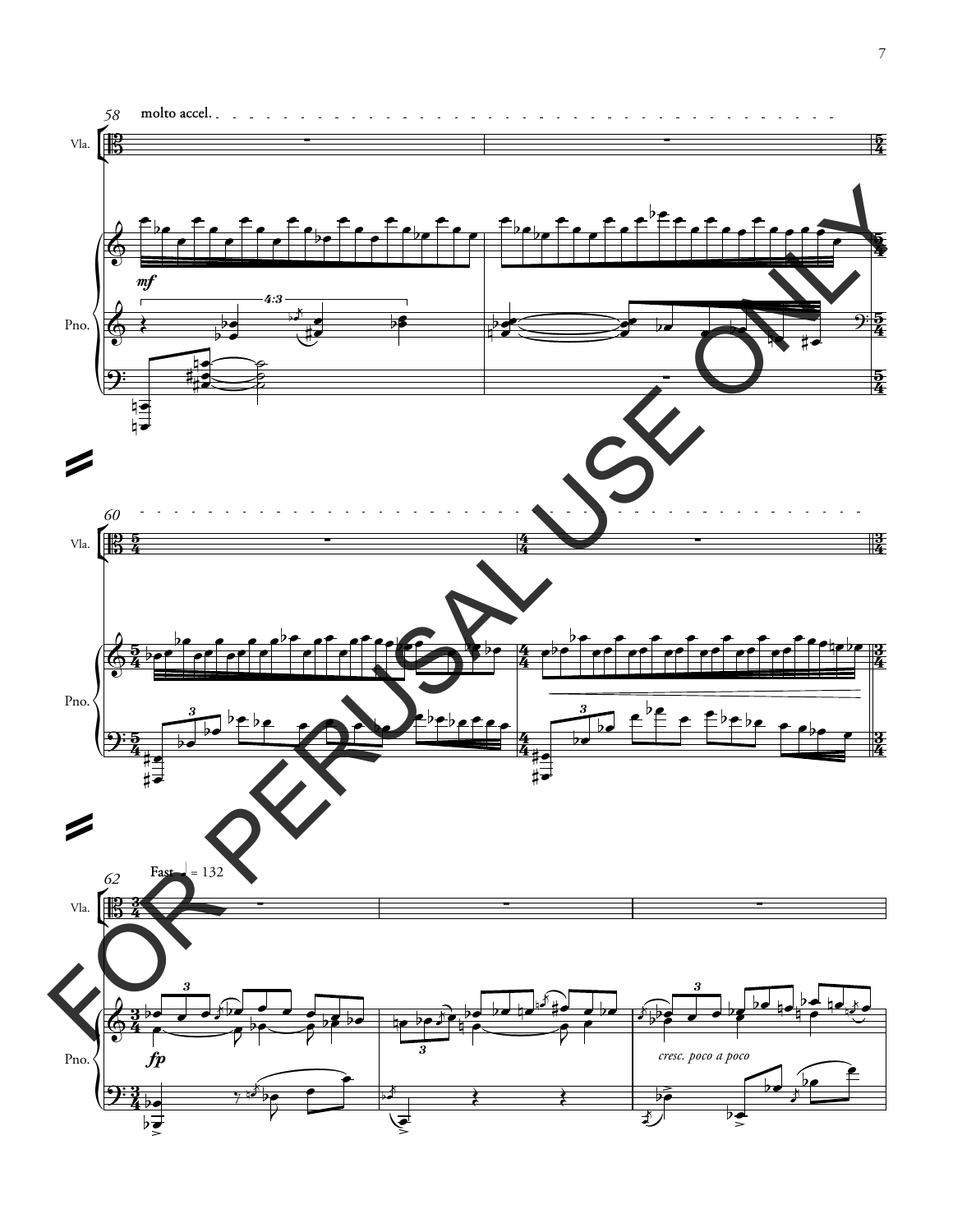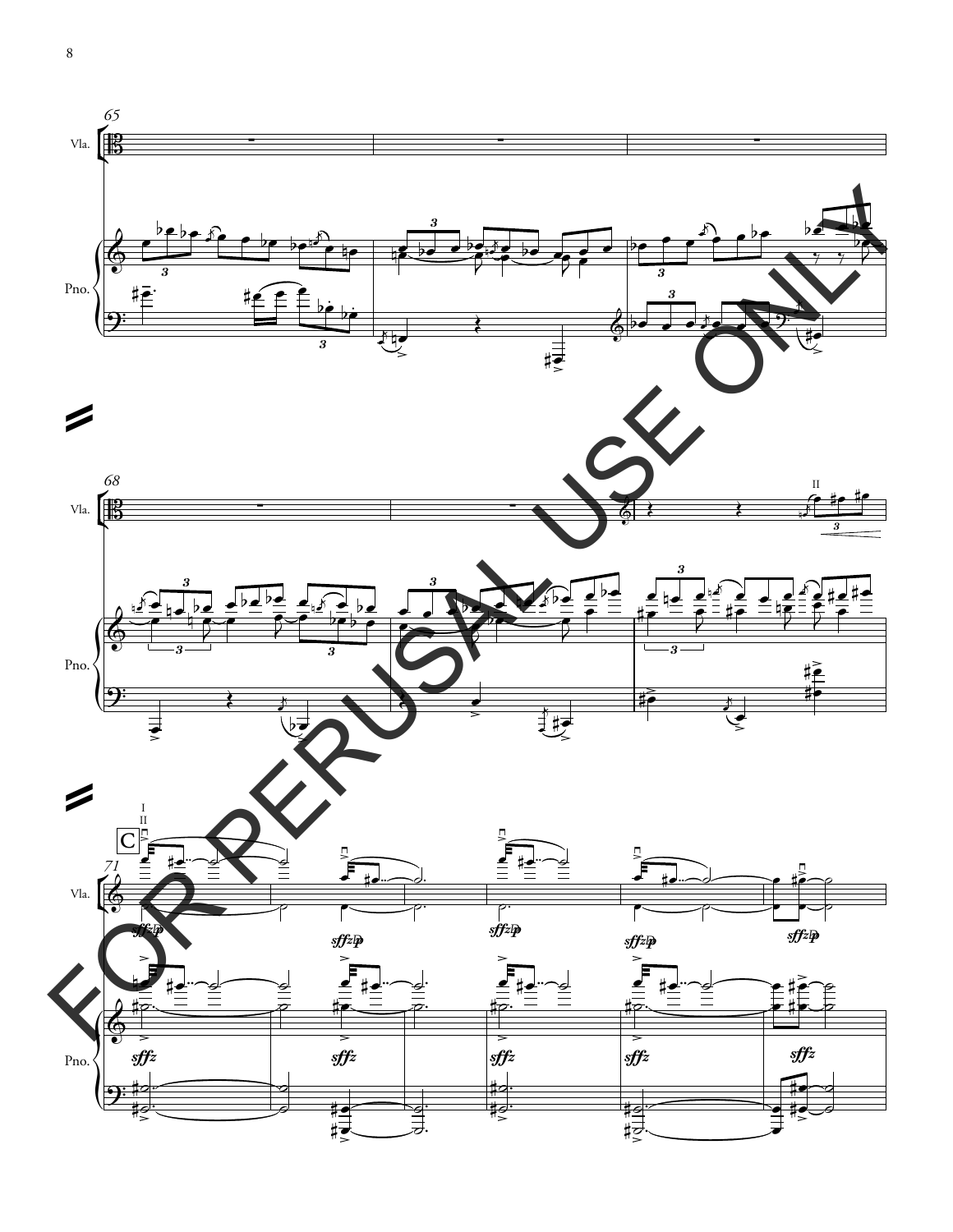

 $\overline{9}$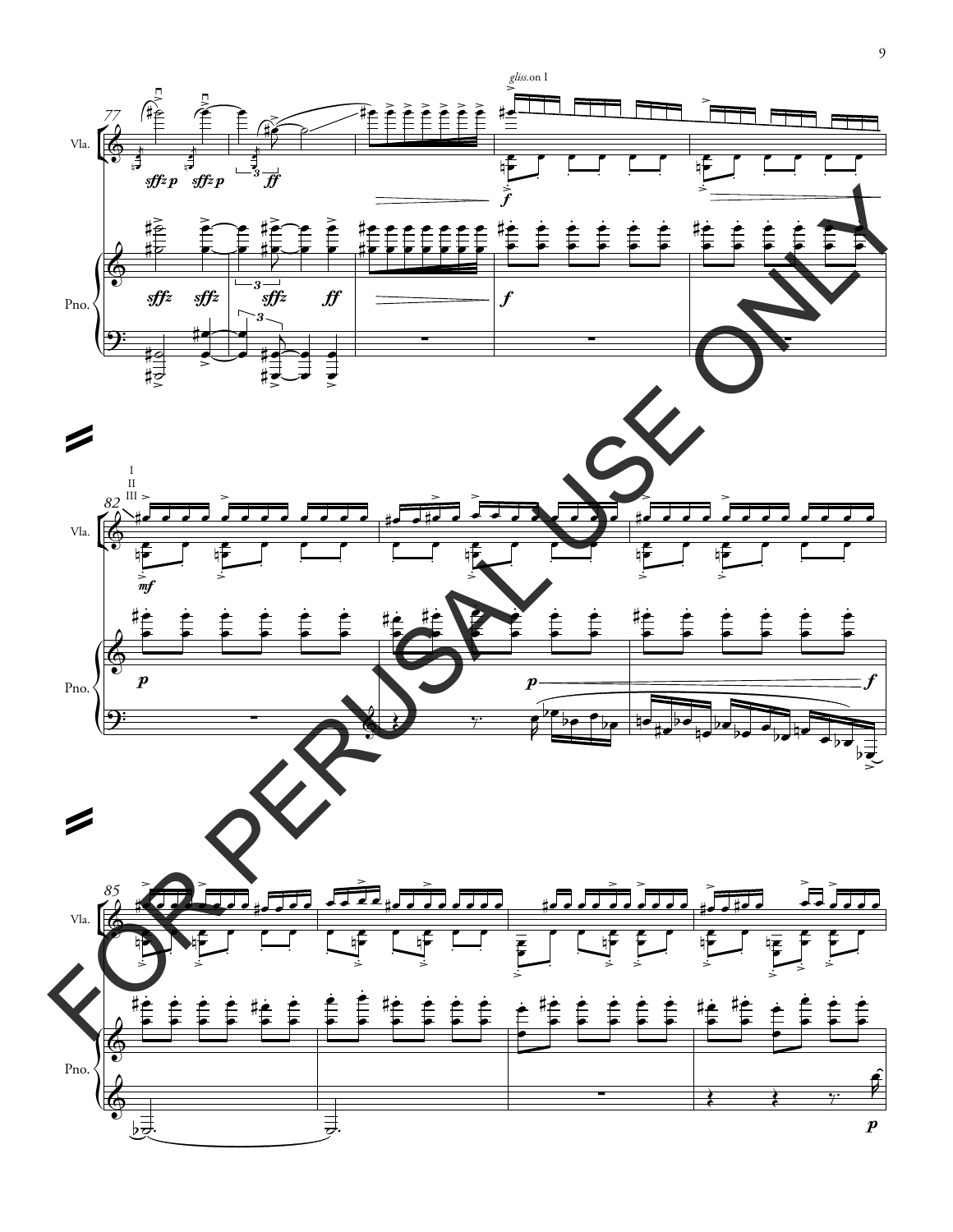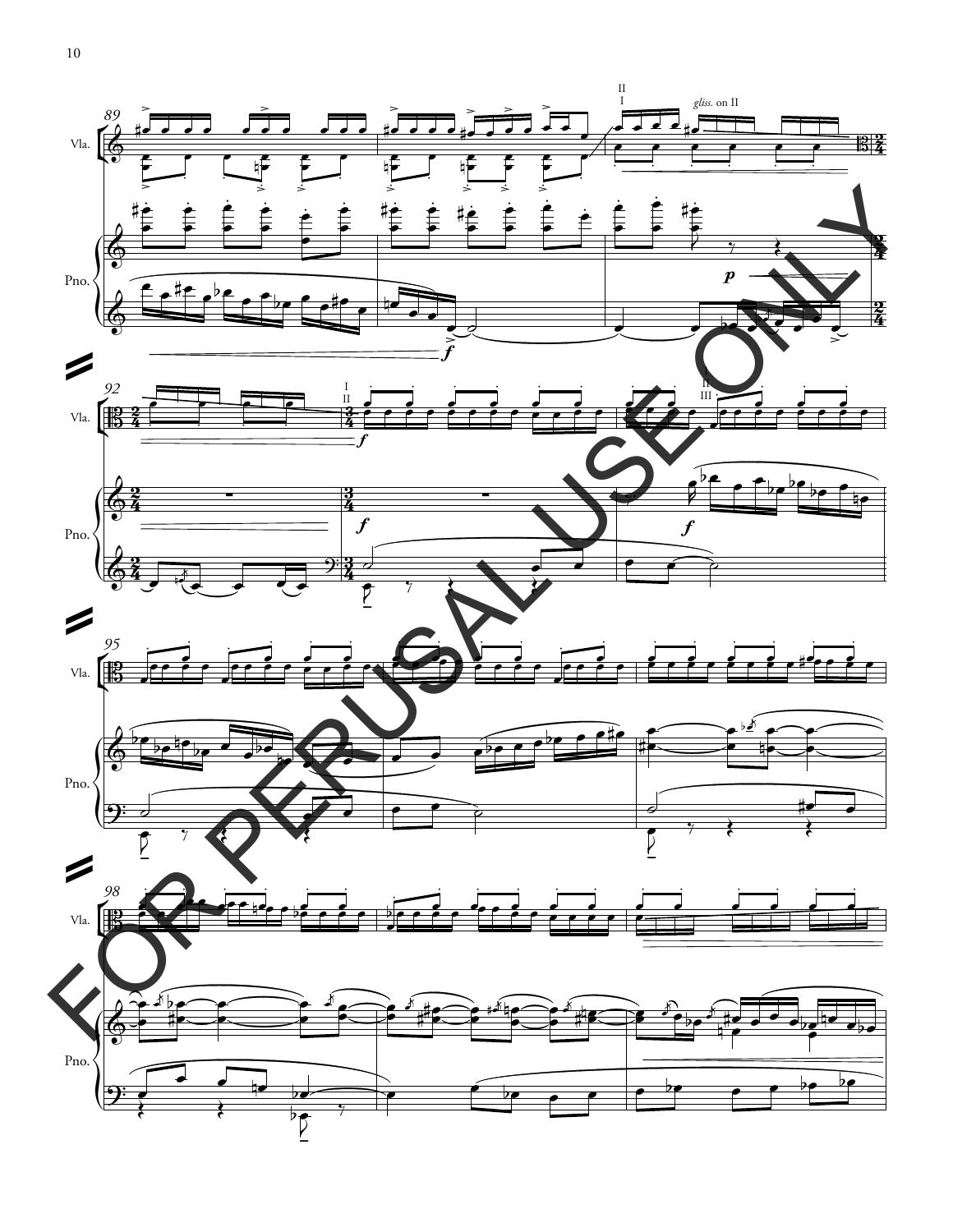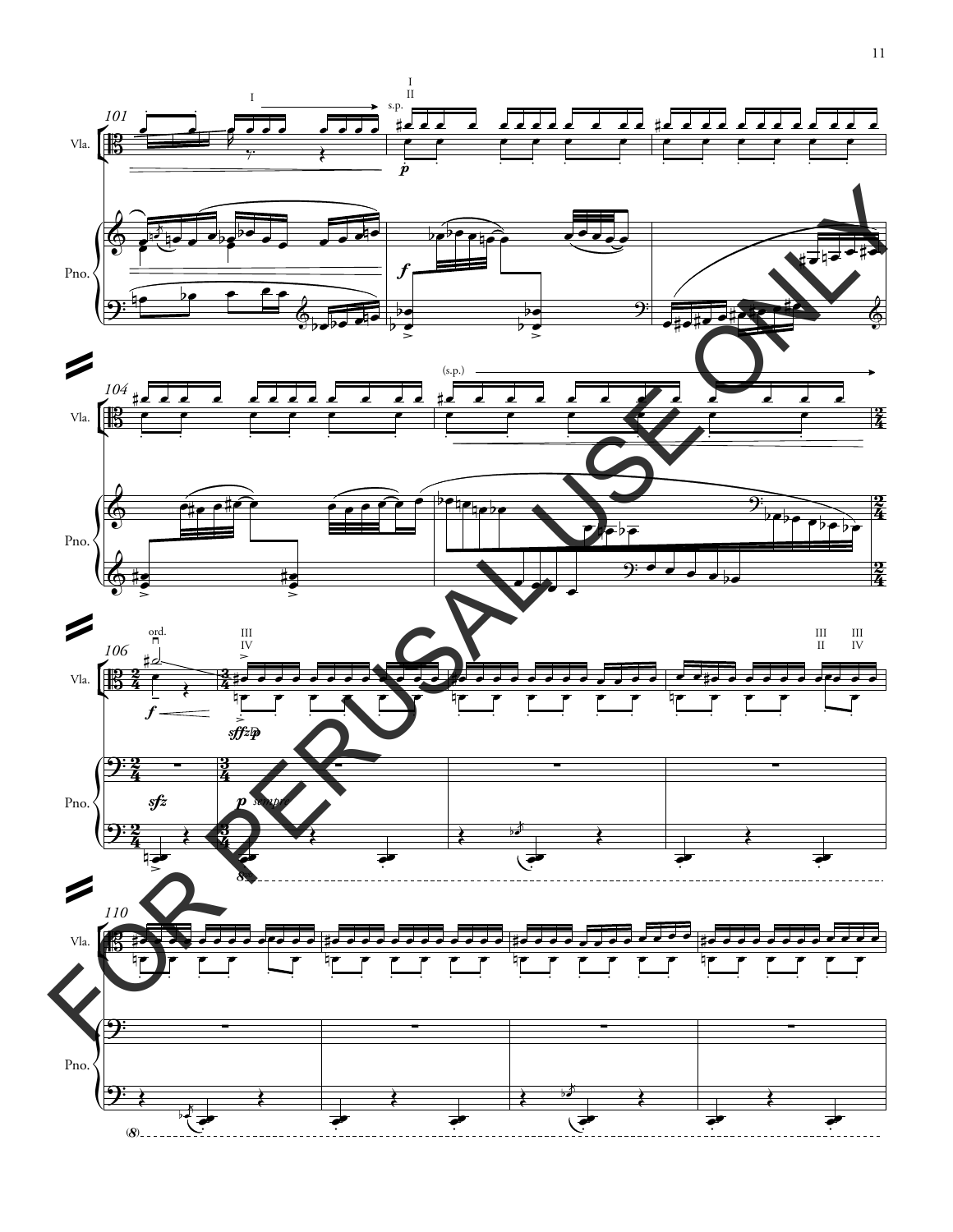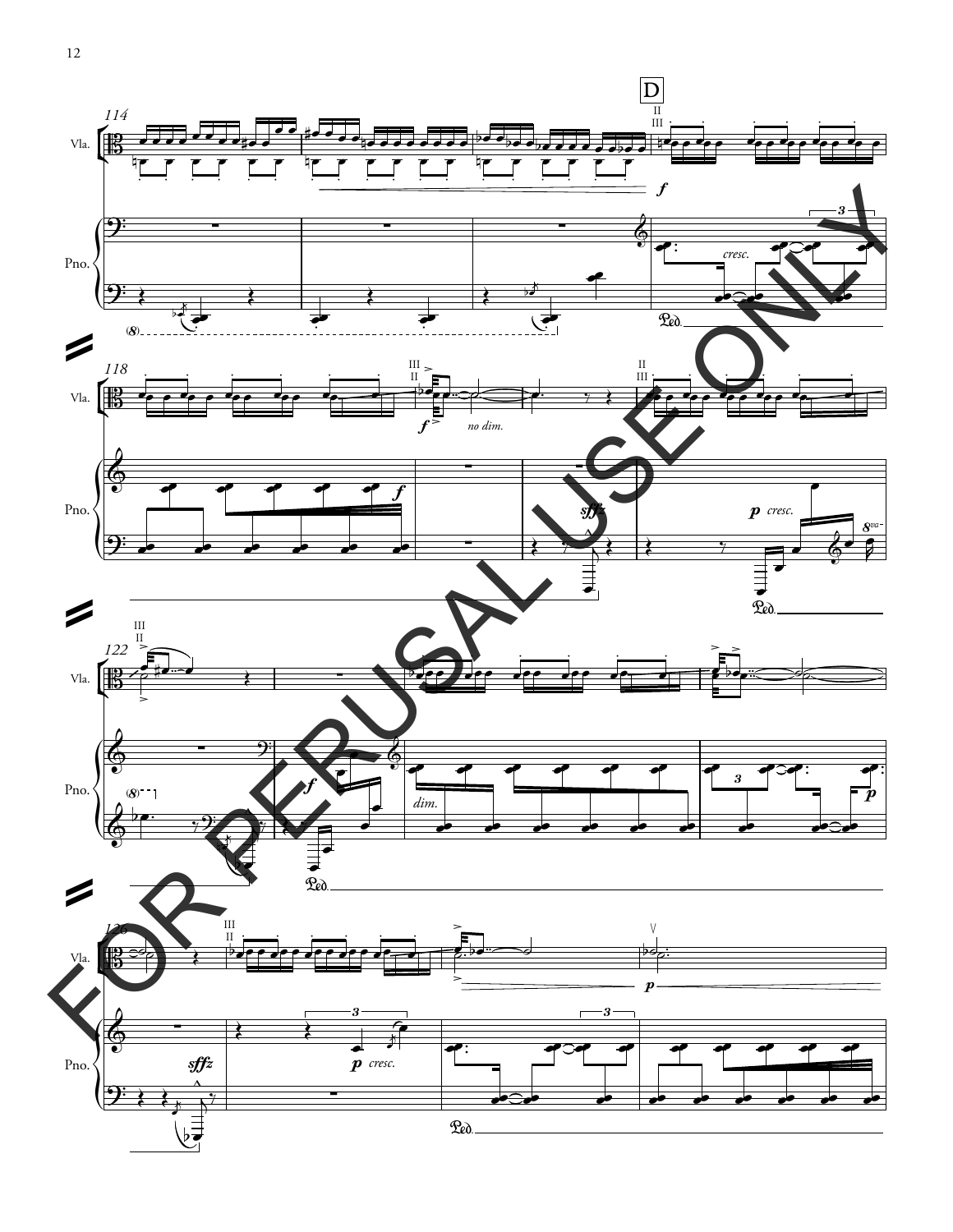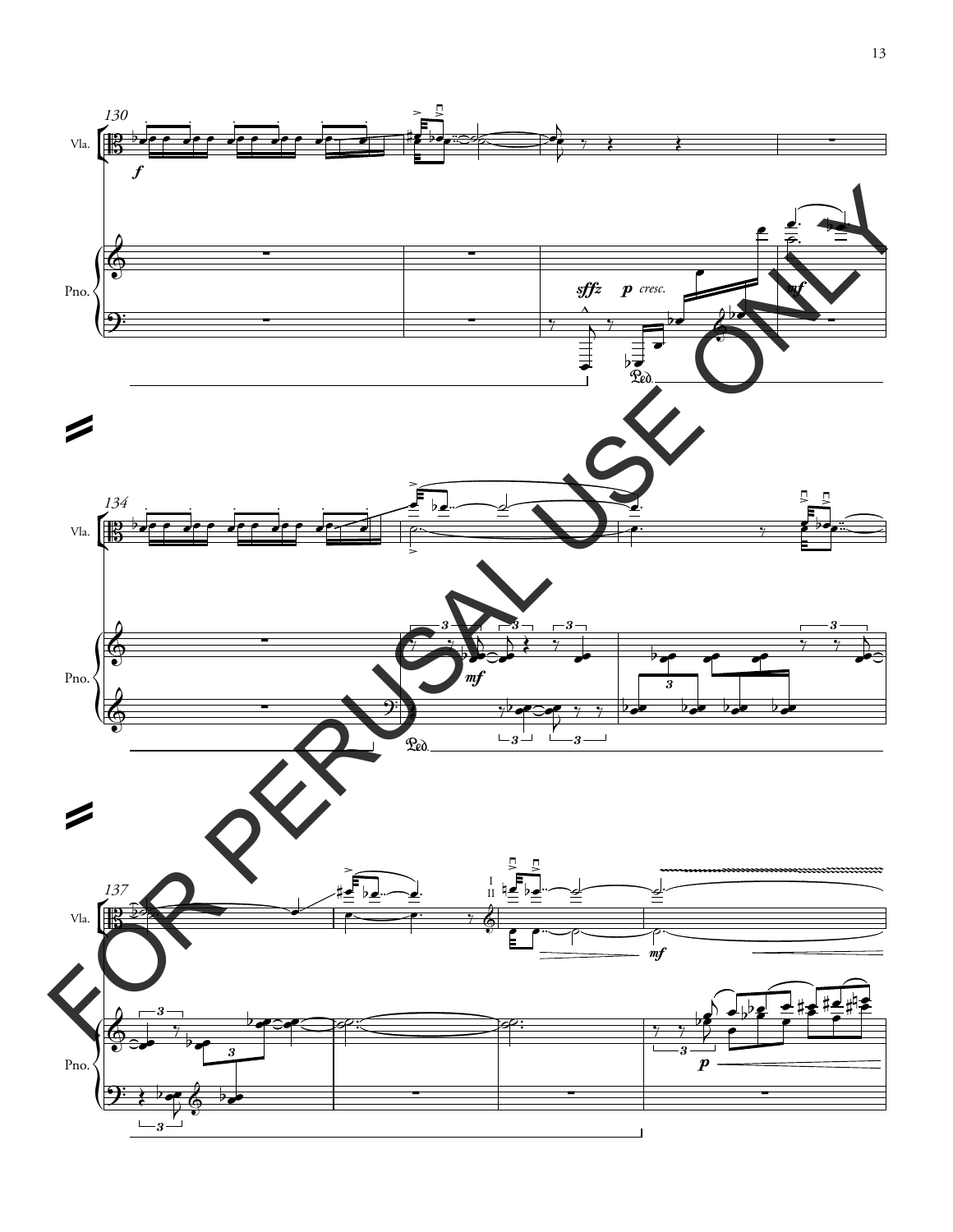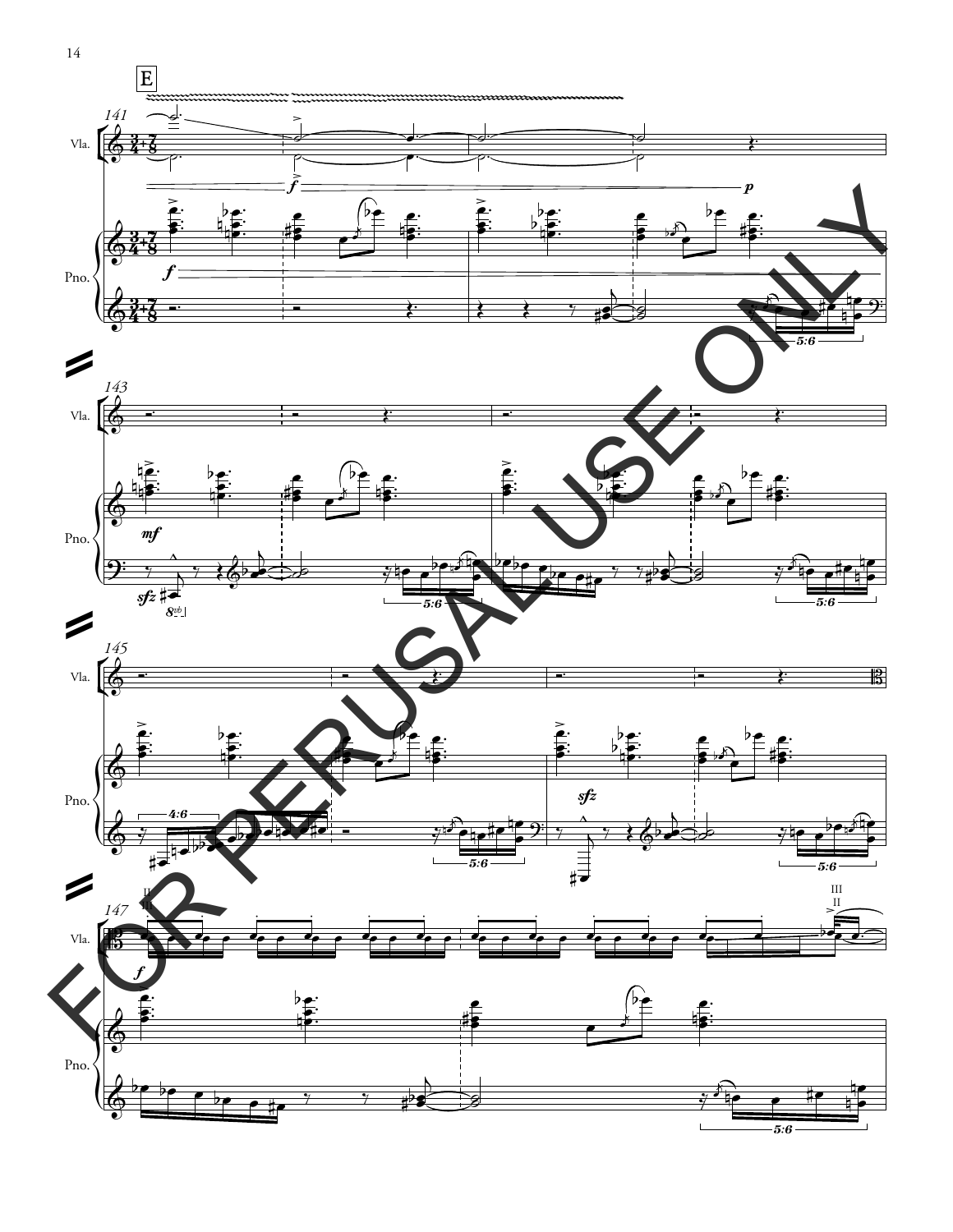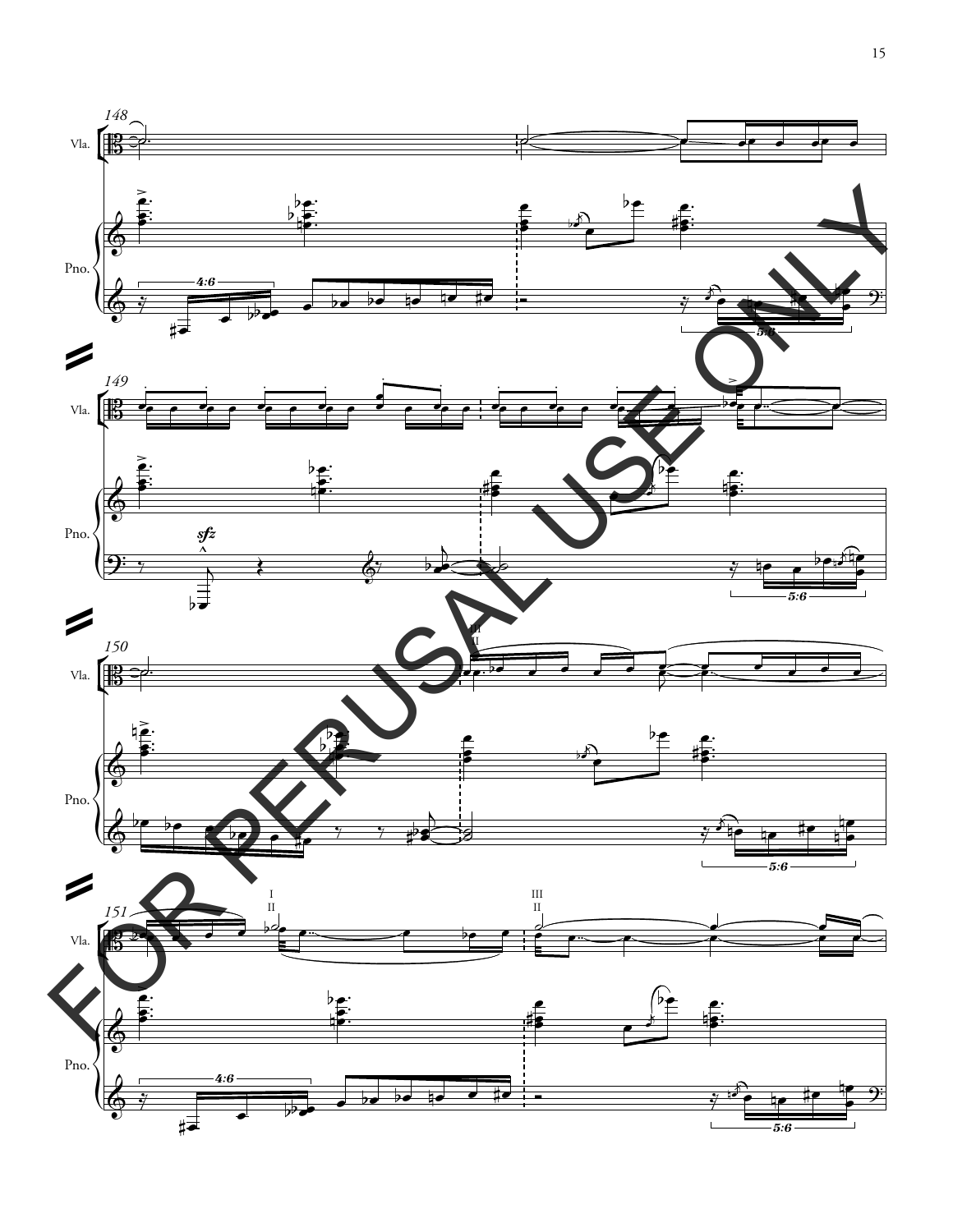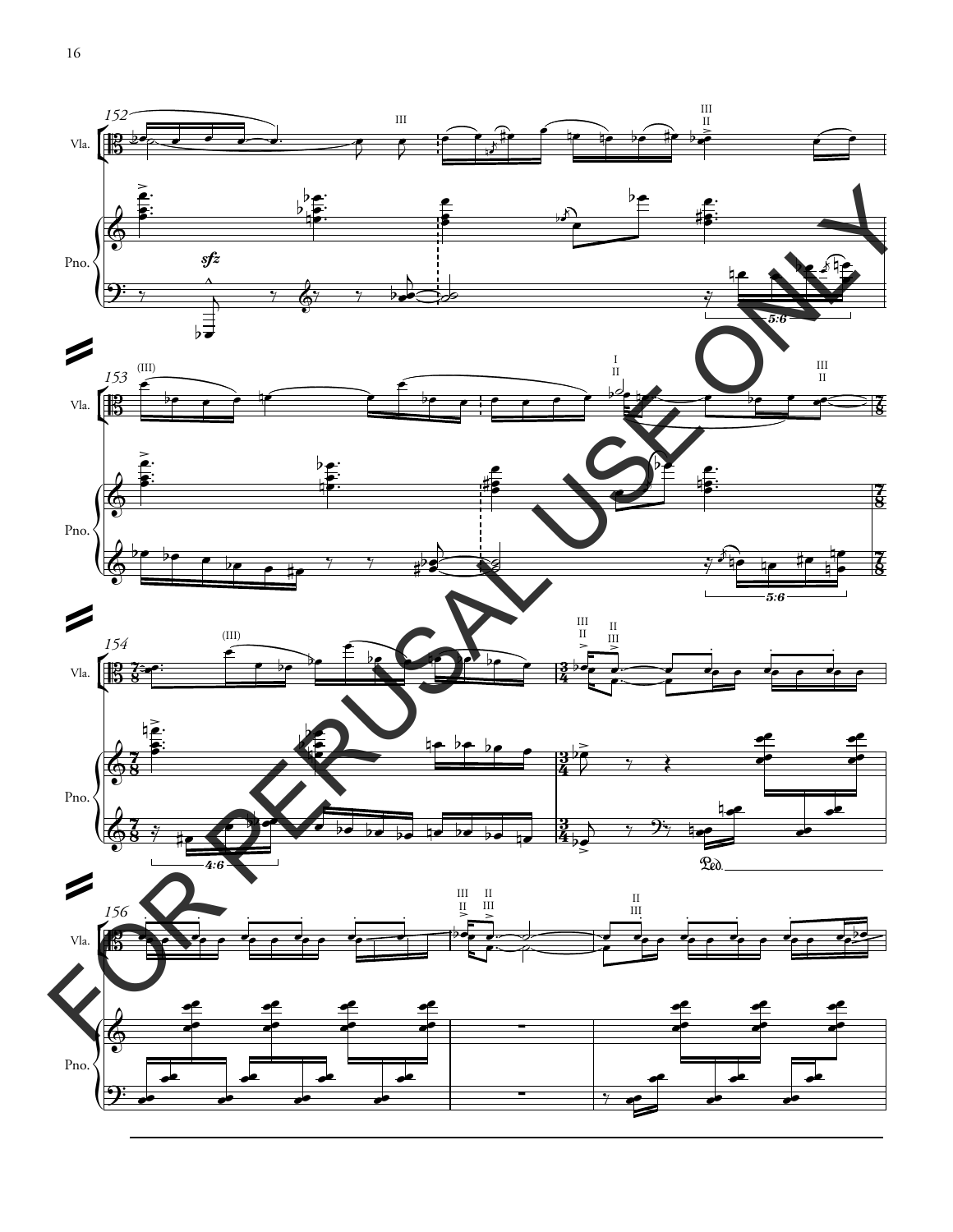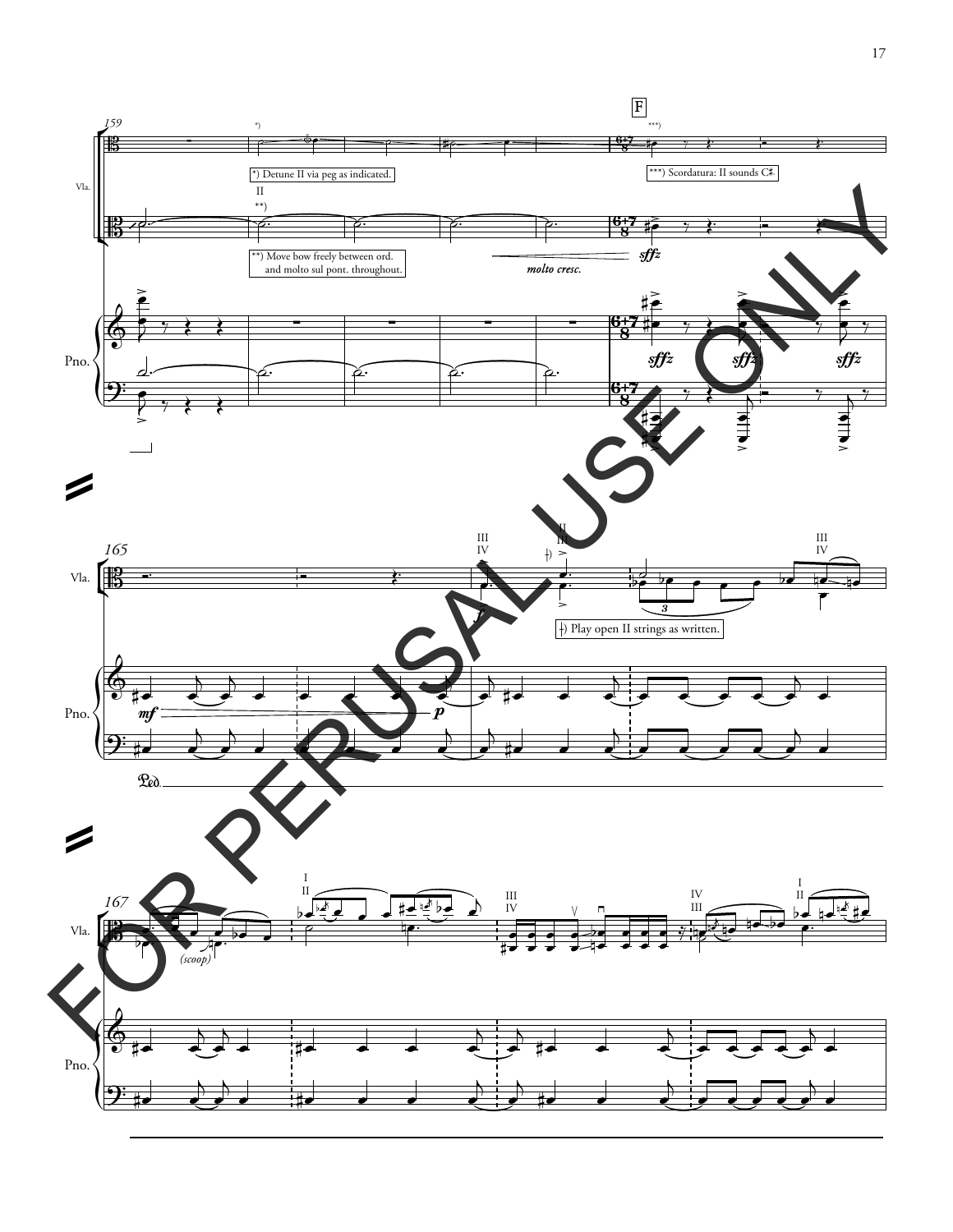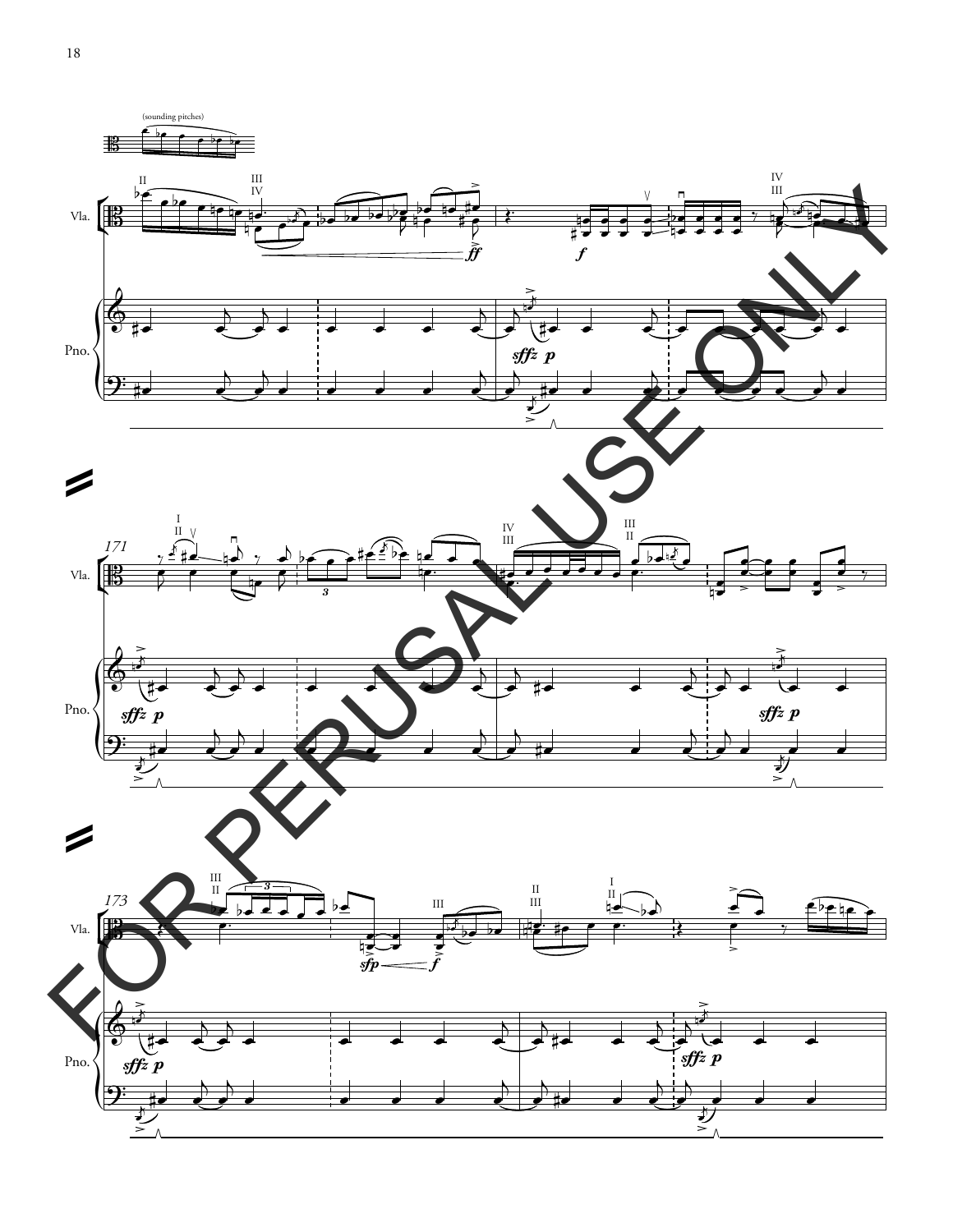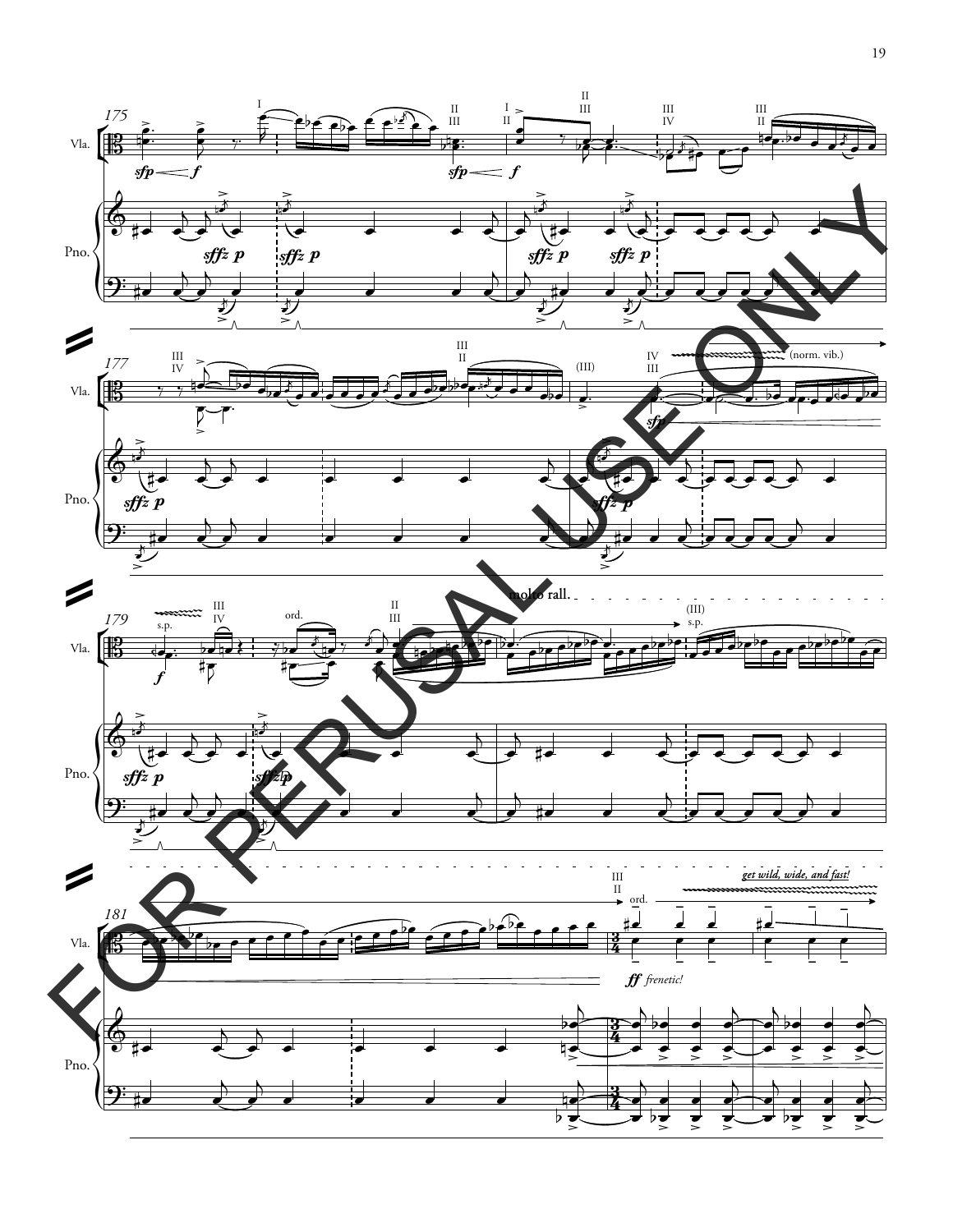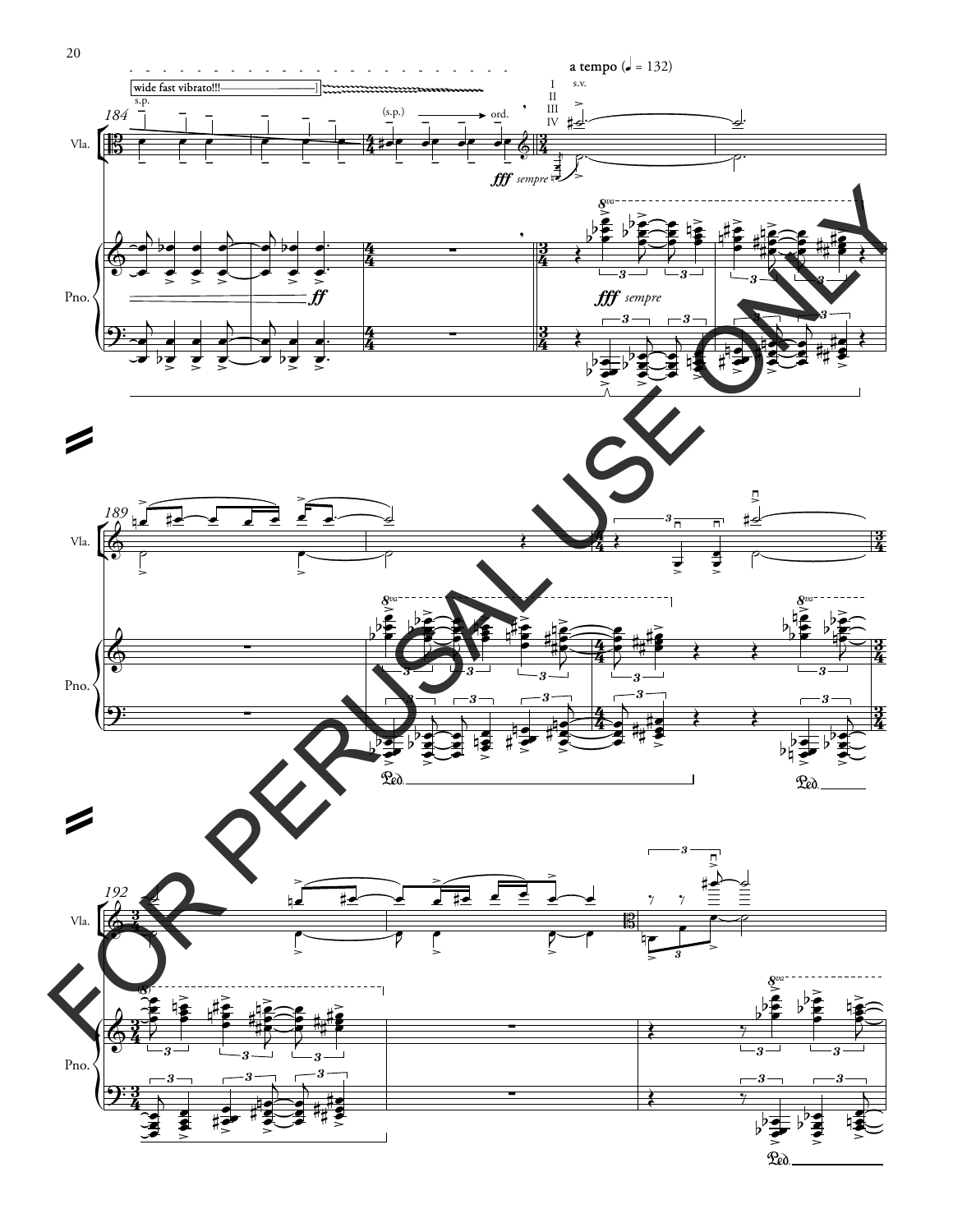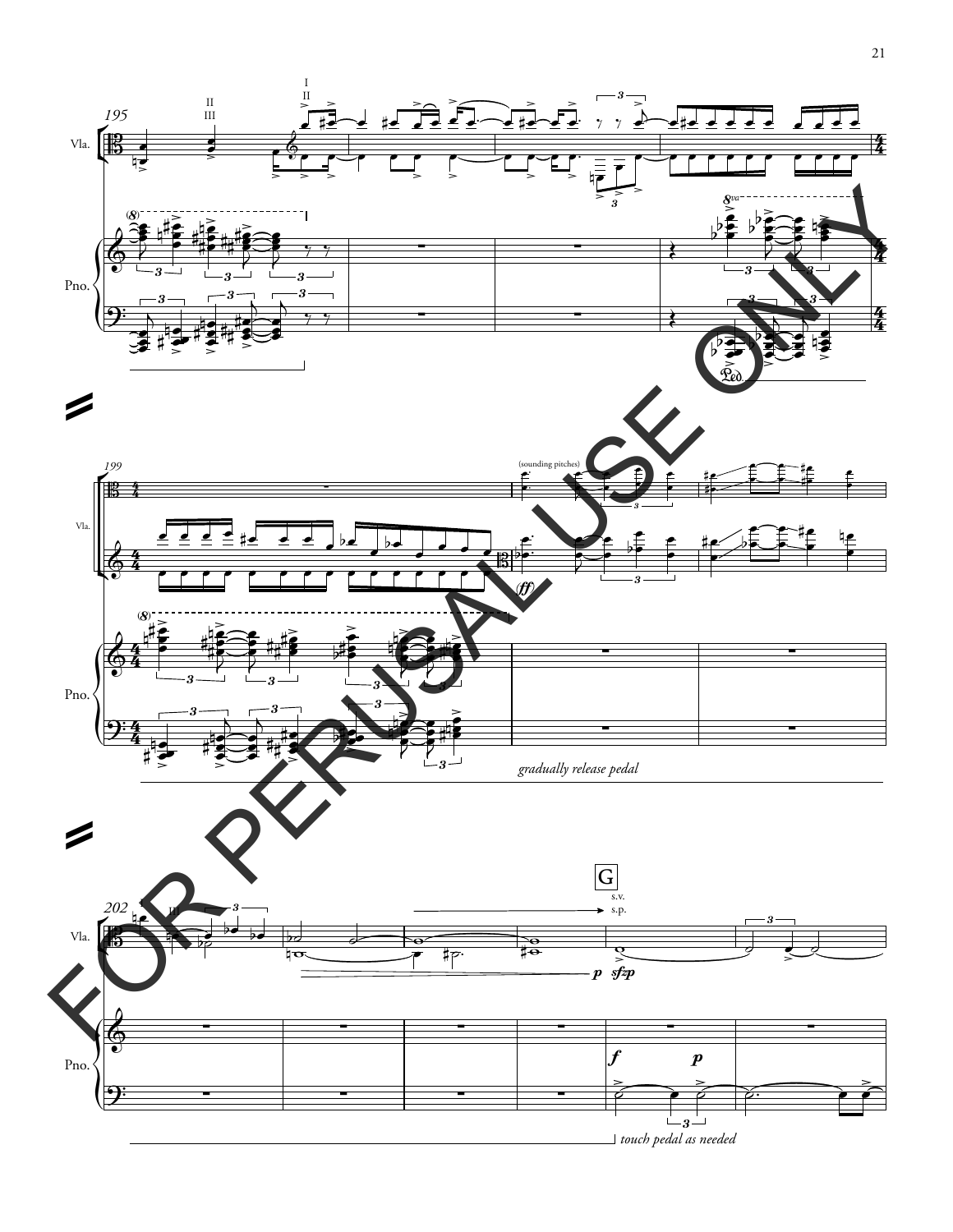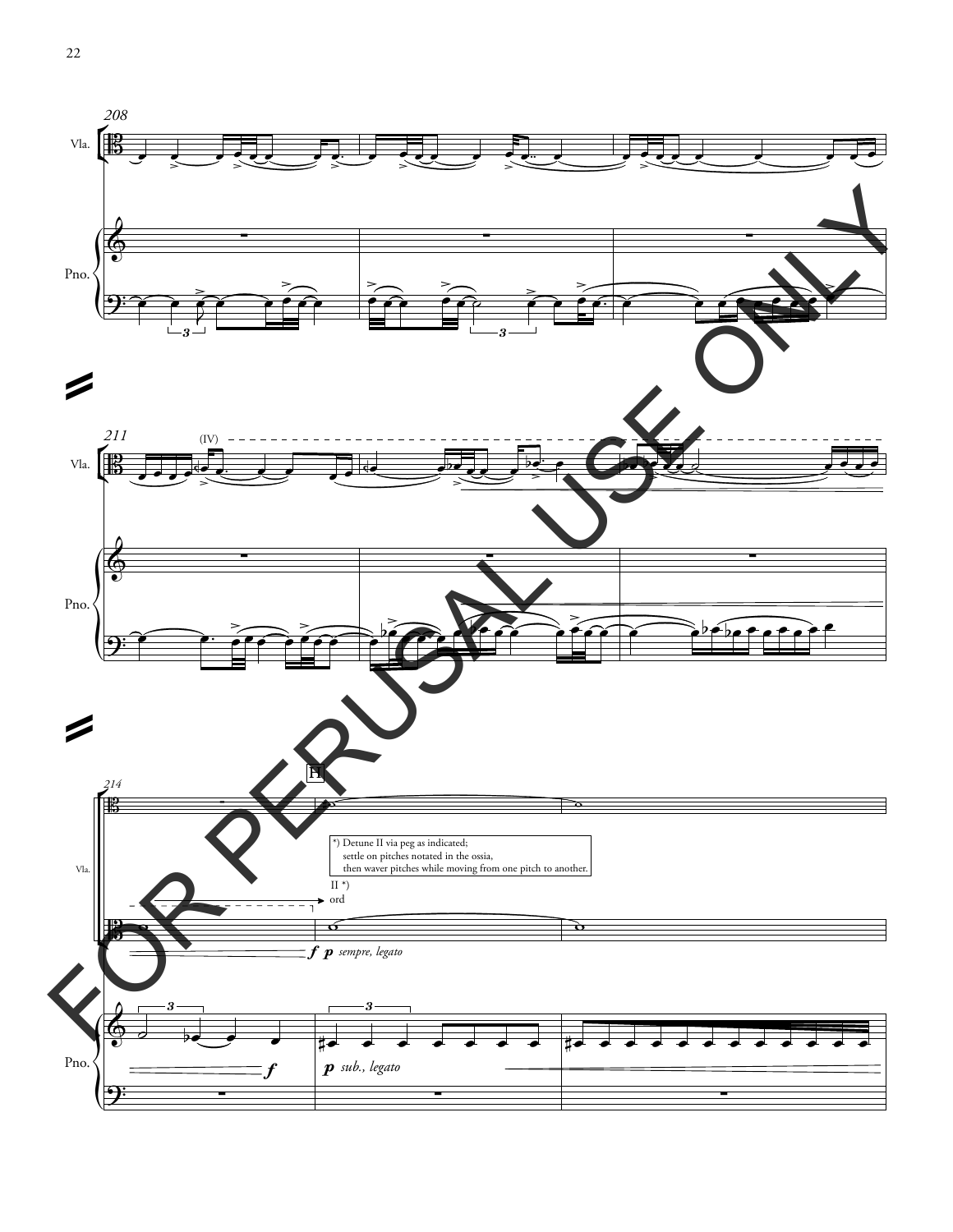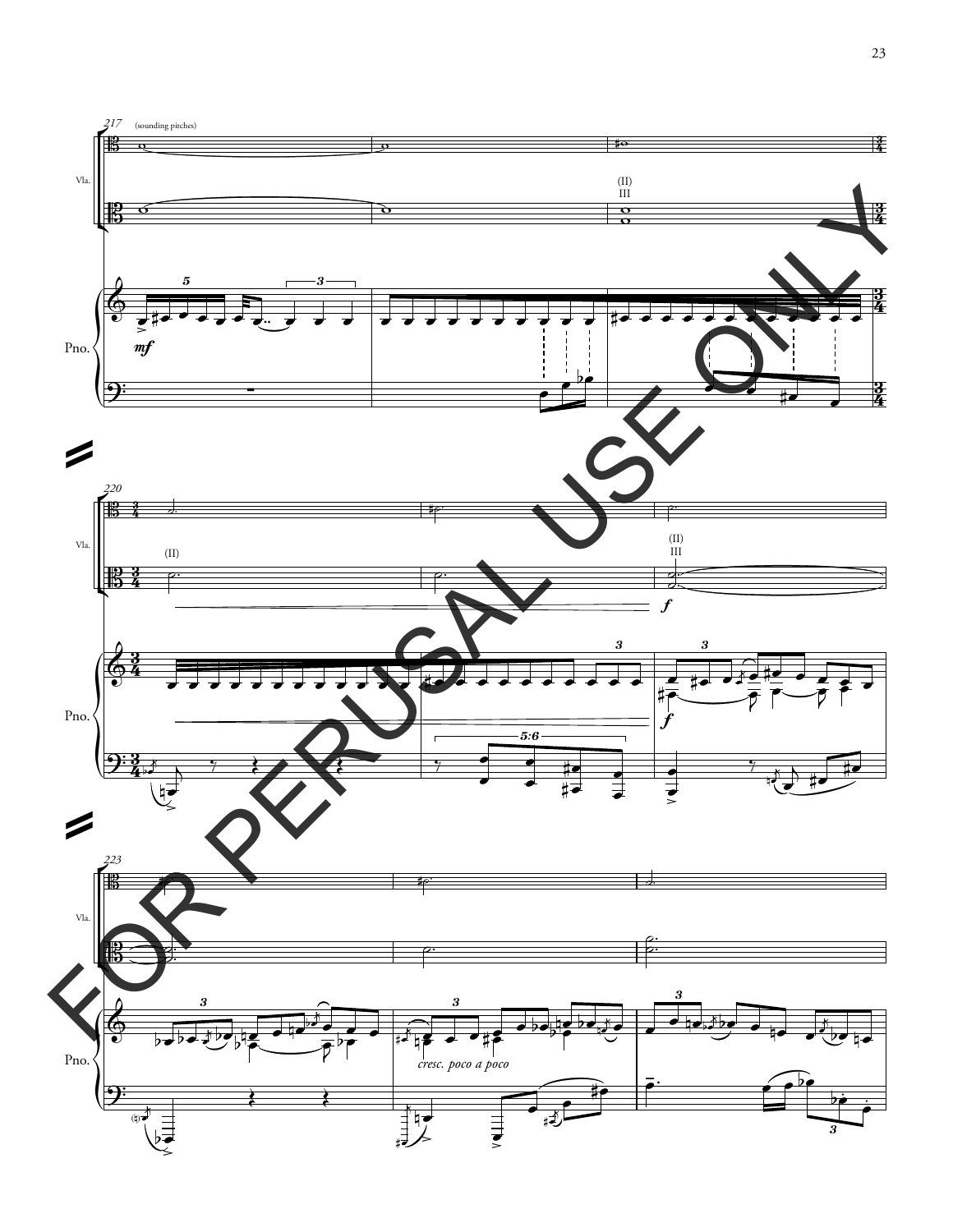

24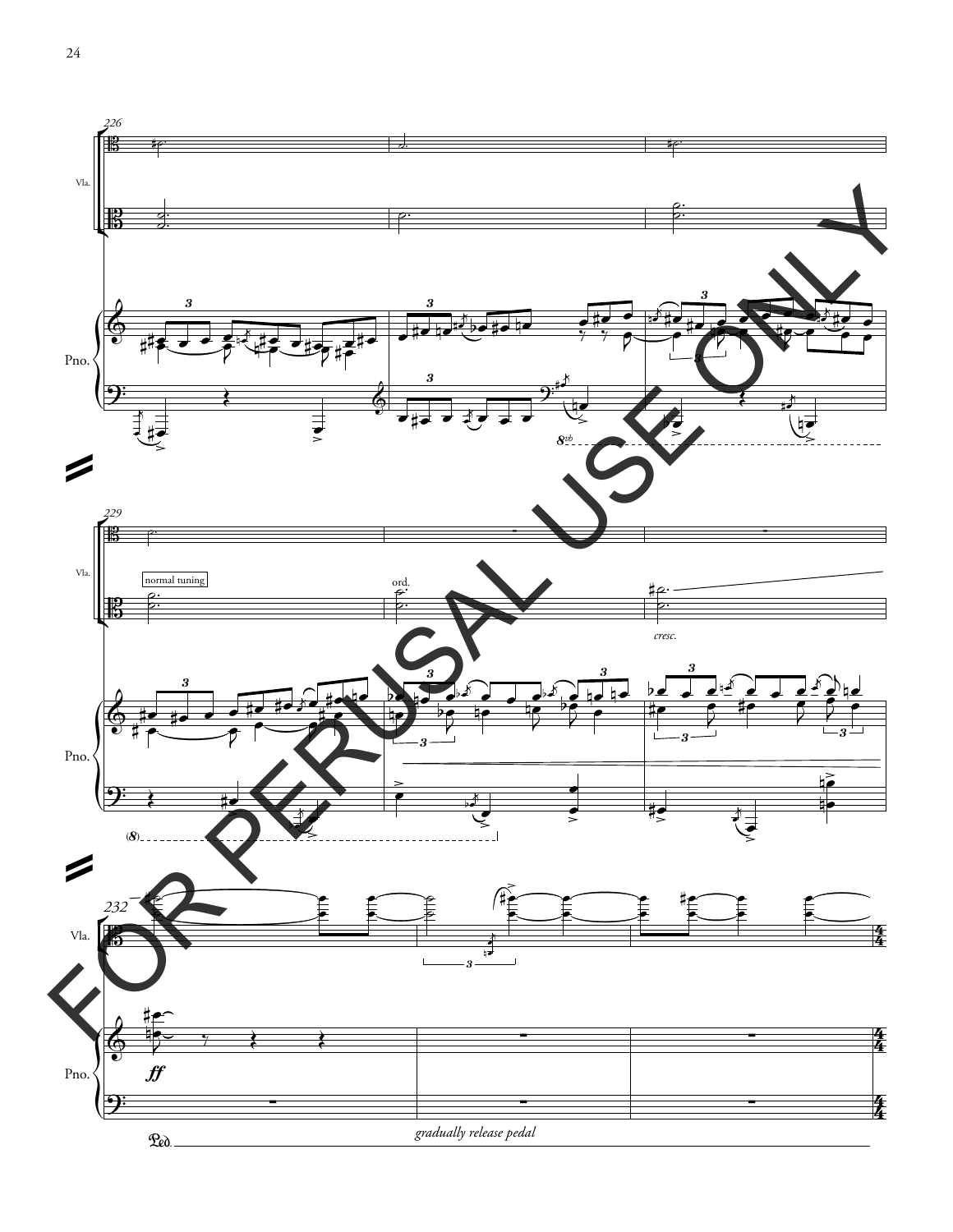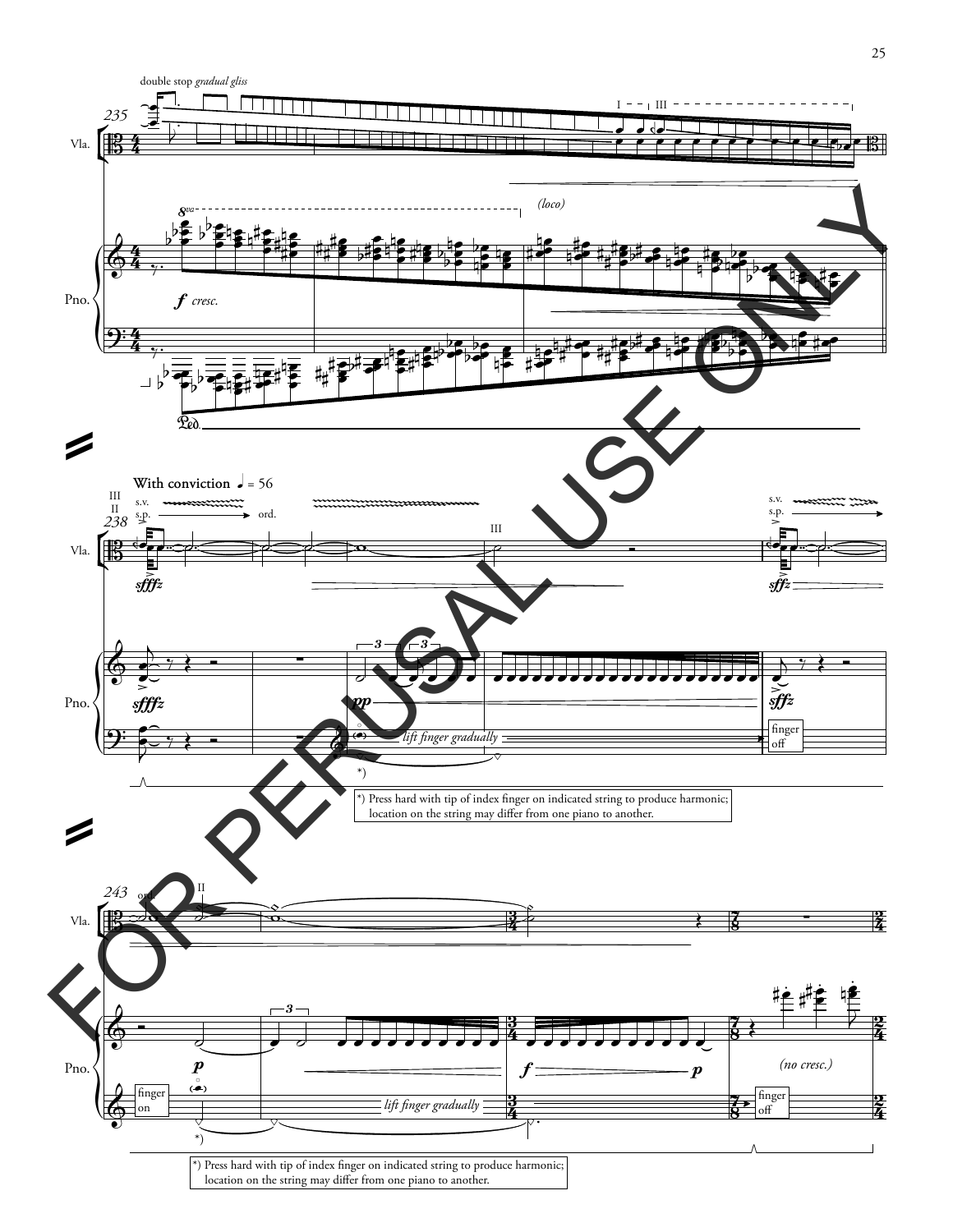

<sup>26</sup>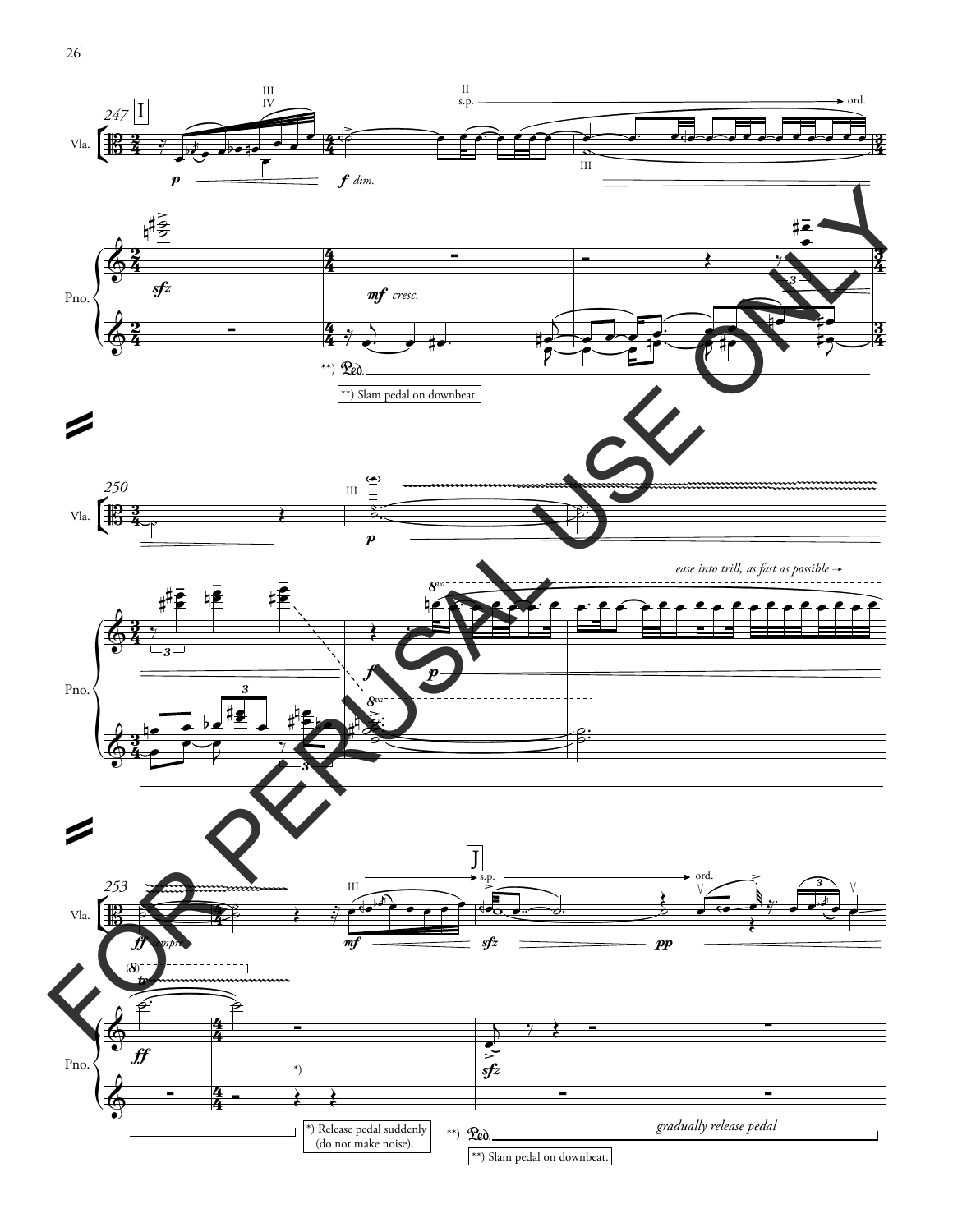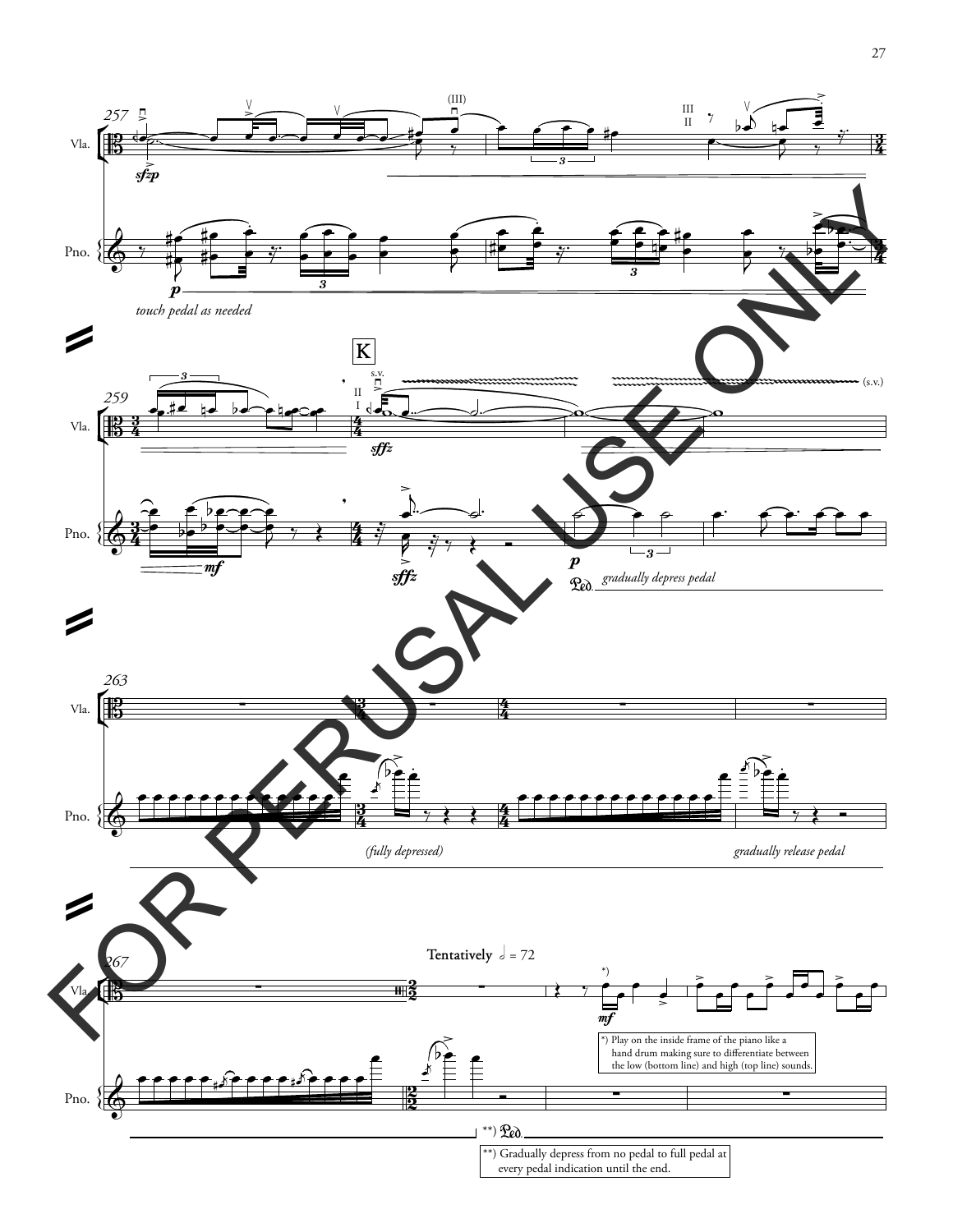